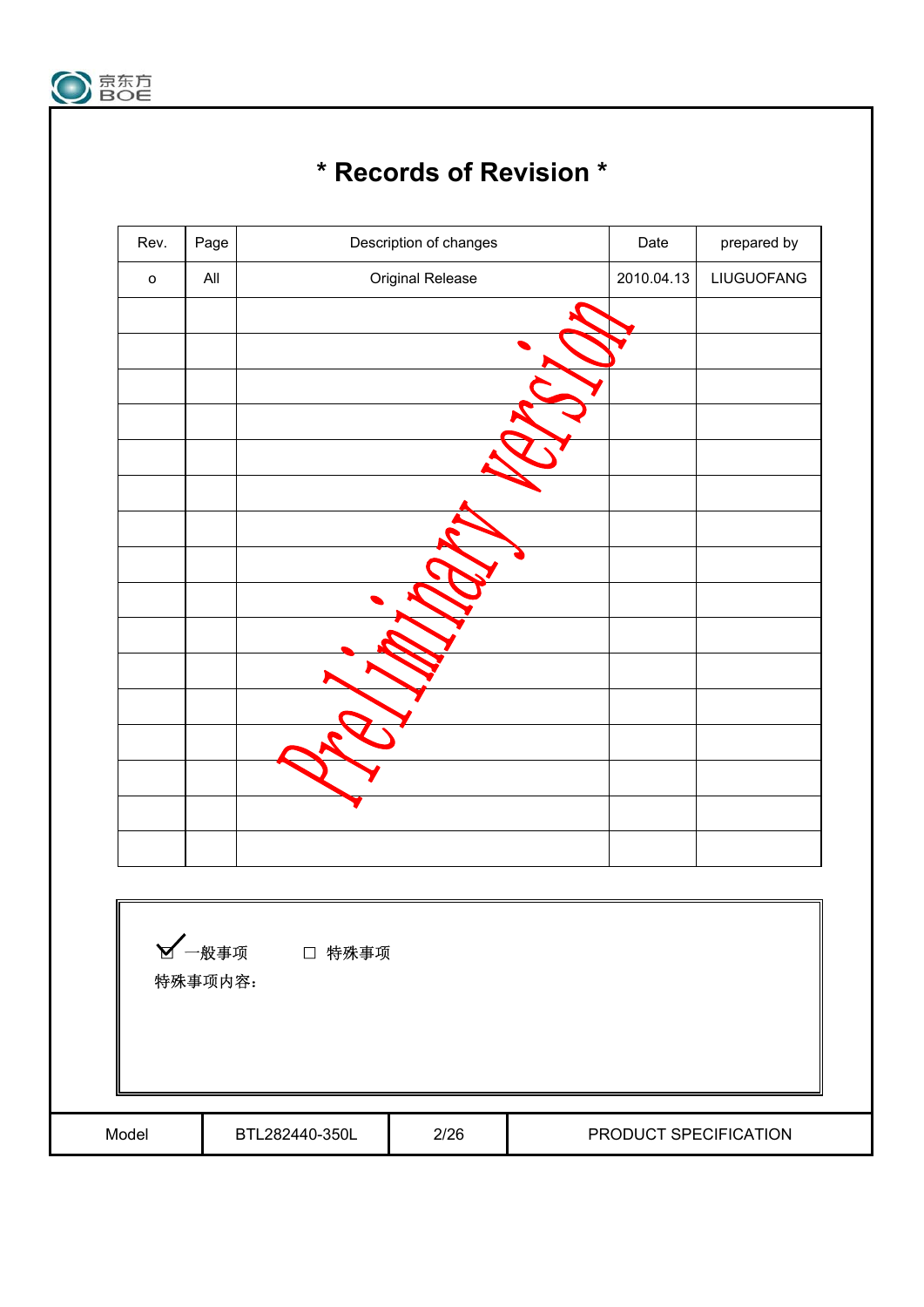

# **\* Contents \***

## 1. Features

- 2. Mechanical Specifications
- 3. Absolute Maximum Ratings
- 4. Electrical Characteristics
- 5. Recommended Software Setting Value (Initial Code)
- 6. Back Light System Characteristics
- 7. Optical Characteristics
- 8. Block Diagram
- 9. Interface Pin Assignment
- 10. Power Supply Sequence
- 11. Read/Write Timing characteristics (80 series MPU)
- 12. External Dimension
- 13. LCD Module Numbering System
- 14. Package Terms
- 15. LCD Module Out-Going Quality Level
- 16. BOE Customer Quality Service Process
- 17. LCD Module Operation Instruction

| Model<br>. | $-350L$<br>282440- | 3/26 | <b>SPECIFIC</b><br><b>ATION</b><br>וחמםם<br>. :АТ<br>-10 |
|------------|--------------------|------|----------------------------------------------------------|
|------------|--------------------|------|----------------------------------------------------------|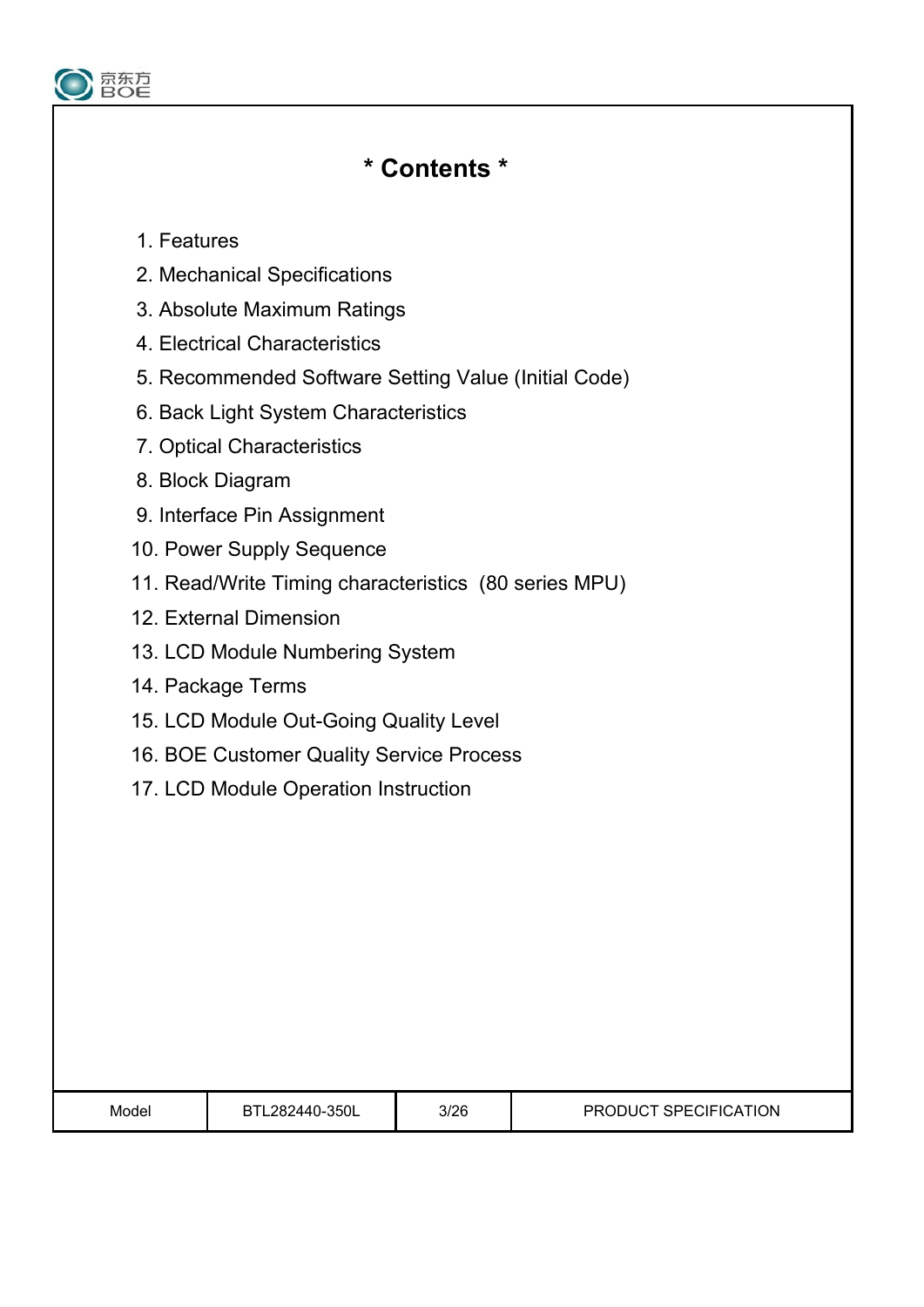

## **1. Features**

The features of BTL221722-350L are as follows

- \* Display mode : TFT 262K Colors,Transmissive,Normally White
- \* Driving Condition : 240x3Ch-Source / 400Ch-Gate
- \* Connection : Soldering Type
- \* LCD Driver & Control IC : R61509V (Renesas)
- \* Back Light : White LED Back Light (4 Chips in Parallel)
- \* MPU Interface : 80-Series, 8-/16-Bit Parallel Data Bus
- \* Type of Surface Contion : Clear Type

## **2. Mechanical Specifications**

| Item                                 |      | <b>Specification</b> | <b>Unit</b>            |  |
|--------------------------------------|------|----------------------|------------------------|--|
| Resolution                           | Main | 240( × RGB) × 400    | Dot                    |  |
|                                      | Sub  | <b>NA</b>            |                        |  |
| <b>LCM Outline Demension</b>         |      | 42.50x71.40x2.1(Typ) | mm                     |  |
|                                      | Main | 36.72 x 61.20        |                        |  |
| Active Area (W $\times$ H)           | Sub  | <b>NA</b>            | mm                     |  |
|                                      | Main | $0.153 \times 0.153$ |                        |  |
| Pixel Pitch (W x H)                  | Sub  | <b>NA</b>            | mm                     |  |
| <b>Viewing Direction</b>             | Main | 6                    | O'clock                |  |
| (Human Eye)                          | Sub  | <b>NA</b>            |                        |  |
| Gray Scale Inversion                 | Main | 12                   | O'clock                |  |
| <b>Direction</b><br>(Contrast Ratio) | Sub  | <b>NA</b>            | (Rubbing<br>Direction) |  |
| Weight                               |      | About 10             | g                      |  |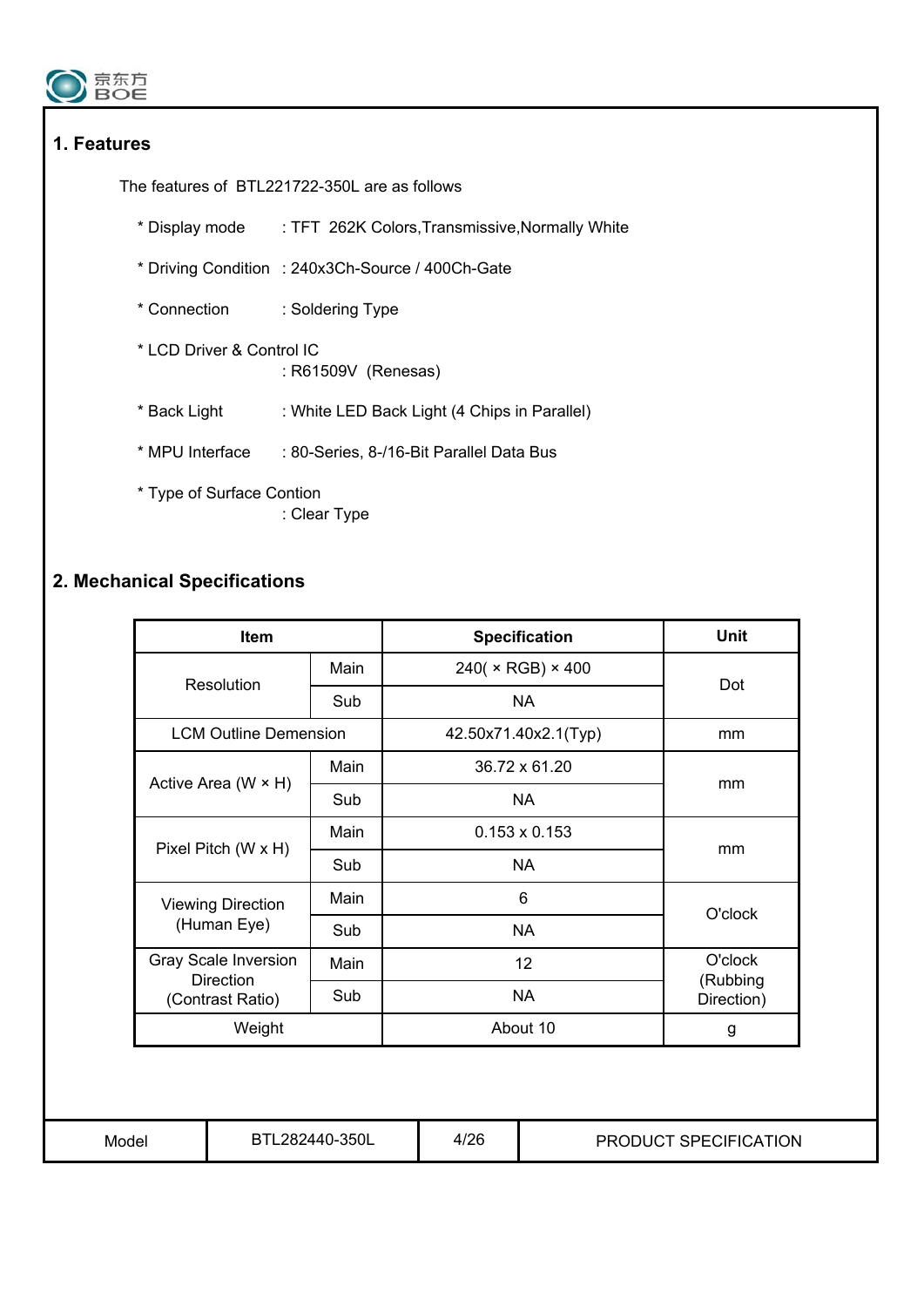

## **3. Absolute Maximum Ratings**

|                            |                              |                     |             |             | Ta=25℃ Note1) |
|----------------------------|------------------------------|---------------------|-------------|-------------|---------------|
| <b>Items</b>               | <b>Symbol</b>                | Min.                | Max.        | <b>Unit</b> | <b>Remark</b> |
| Logic voltage              | lovcc                        | $-0.3$              | 4.6         | V           |               |
| Analoge voltage            | $V_{CI}$                     | $-0.3$              | 4.6         | V           |               |
| Input signal voltage       | $V_{IN}$                     | $-0.3$              | $lovcc+0.3$ | V           |               |
| <b>LED</b> forward current | $I_{LED}$                    |                     | 25          | mA          | For each LED  |
| Operation temeprature      | ${\mathsf T}_{\textsf{OPR}}$ | $-20$               | 70          | ℃           |               |
| Storage temperature        | ${\sf T}_{\text{STG}}$       | $-30$               | 80          | ℃           |               |
| Humidity<br>(ambient       |                              | Ta $\leqslant$ 60°C |             | 90% RH Max. |               |

Note1 : Device is subject to be damaged permanently,

if stresses beyond those absolute maximum ratings listed above.

| Model | BTL282440-350L | 5/26 | PRODUCT SPECIFICATION |
|-------|----------------|------|-----------------------|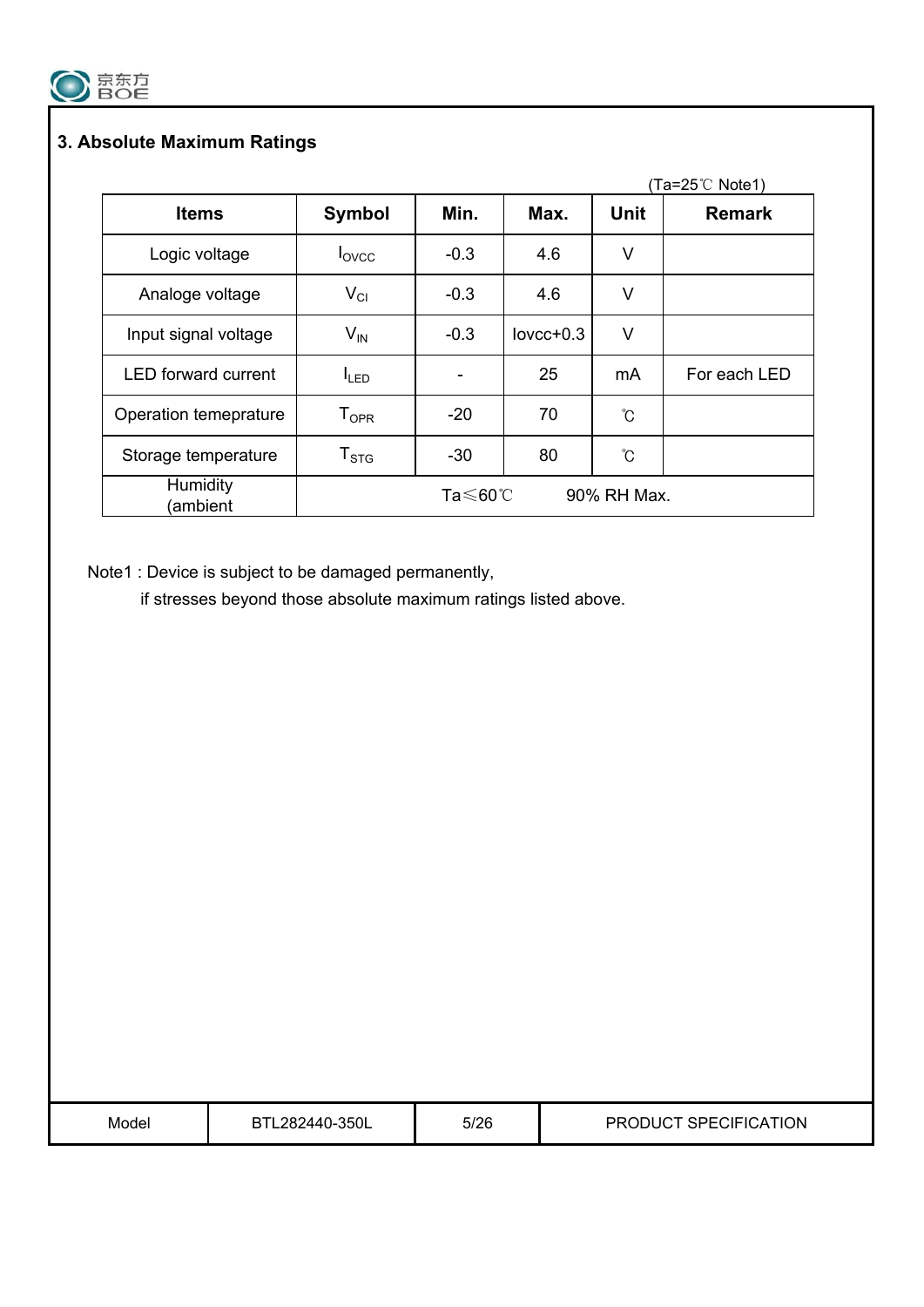

## **4. Electrical Characteristics**

| <b>Main</b>           |            |                 |            |                |              |             | $Ta=25^{\circ}$ C |
|-----------------------|------------|-----------------|------------|----------------|--------------|-------------|-------------------|
| <b>Items</b>          |            | Symbol          | Min.       | Typ.           | Max.         | <b>Unit</b> | <b>Remark</b>     |
| Logic voltage         |            | <b>Lovcc</b>    | 2.72       | 2.8            | 3.3          | v           |                   |
| Anolog(Power) voltage |            | $V_{\rm CC}$    | 2.72       | 2.8            | 2.88         | v           |                   |
| Gate                  | High level | $V_{GH}$        | <b>TBD</b> | $\blacksquare$ | <b>TBD</b>   | v           |                   |
| voltage               | Low level  | $V_{GL}$        | <b>TBD</b> | ۰              | <b>TBD</b>   | v           | Note 1            |
| Input signal          | High level | V <sub>IH</sub> | 0.8xlovcc  | ۰              | <b>lovcc</b> | V           |                   |
| voltage               | Low level  | $V_{IL}$        | $-0.3$     | $\blacksquare$ | 0.2xlovcc    | ۷           |                   |
| current consumption   |            | <b>Icc</b>      |            | <b>TBD</b>     | <b>TBD</b>   | mA          | Note 2            |

Note 1) The value can be adjusted by software to optimize display quality Note 2) Display Black Pattern

| Model | 2440-350L<br>דם<br>יס ס | 6/26 | <b>TION</b><br>םם<br>CIFICA<br>ミレーム<br>ات |
|-------|-------------------------|------|-------------------------------------------|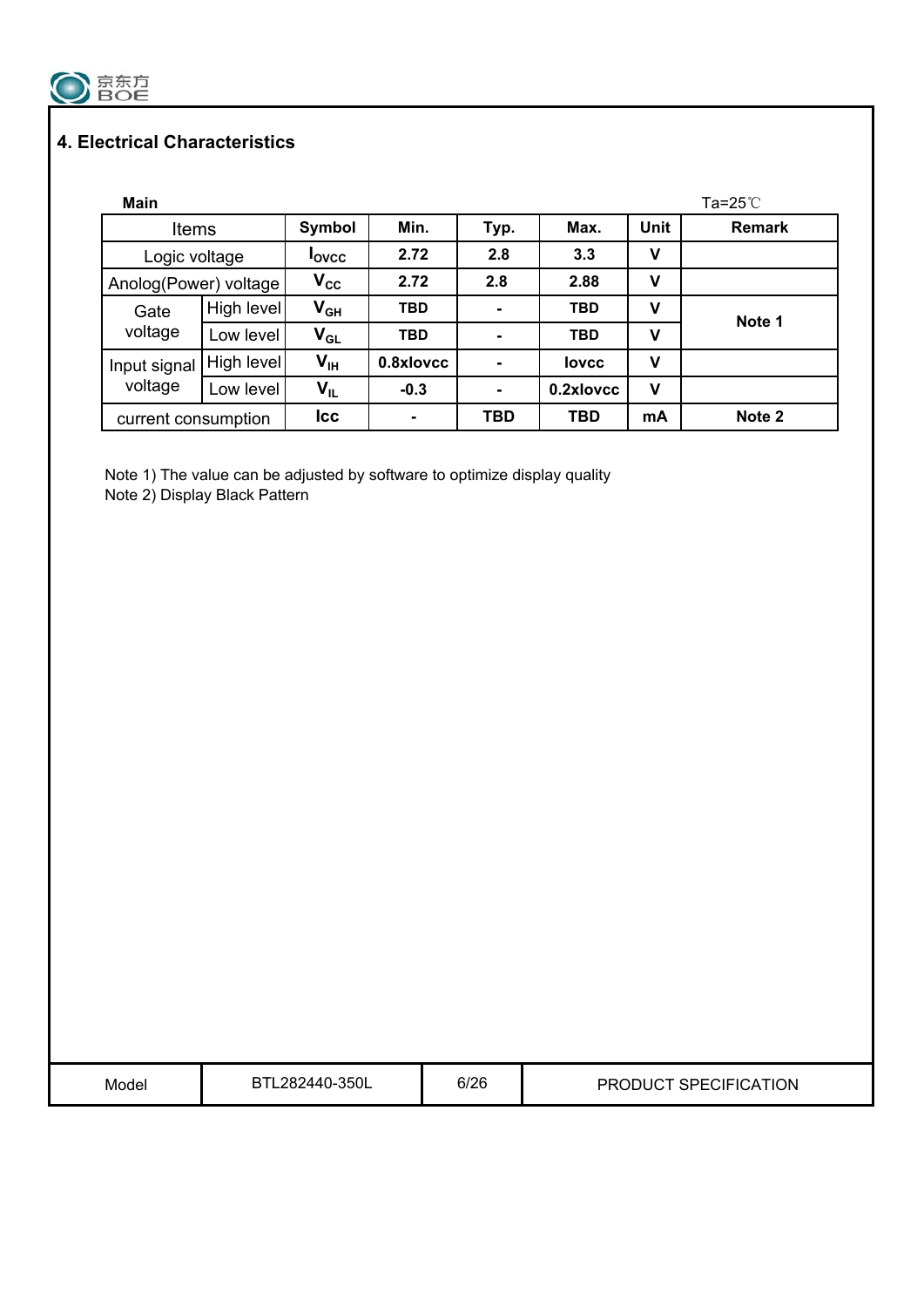# 5. Recommended Software Setting Value (LDI: R61509V)

| <b>Initial Code</b> |                                      |                |                                                                               | <b>Into Standby Mode</b>                                                                             |                |  |
|---------------------|--------------------------------------|----------------|-------------------------------------------------------------------------------|------------------------------------------------------------------------------------------------------|----------------|--|
| <b>INDEX</b>        | <b>DATA</b>                          | <b>INDEX</b>   | <b>DATA</b>                                                                   | <b>INDEX</b>                                                                                         | <b>DATA</b>    |  |
|                     | <b>Power On</b>                      | R0502          | 005F                                                                          | <b>DISPLAY OFF</b>                                                                                   |                |  |
|                     | 50ms delay or more                   | R0401          | 0001                                                                          | 0007                                                                                                 | 0000           |  |
|                     | <b>Hardware Reset</b>                | R0404          | 0000                                                                          | DELAY 100ms                                                                                          |                |  |
|                     | 50ms delay or more                   |                | 100ms delay or more                                                           | <b>POWER OFF</b>                                                                                     |                |  |
|                     | <b>Driving ability Setting</b>       |                | <b>Power Voltage Setting</b>                                                  | 0102                                                                                                 | 0180           |  |
| R0000               |                                      | R0007          | 0100                                                                          | DELAY 200ms                                                                                          |                |  |
| R0000               |                                      | R0100          | 0230                                                                          | 0100                                                                                                 | 0004           |  |
| R0000               |                                      | R0101          | 0237                                                                          |                                                                                                      |                |  |
| R0000               |                                      | R0103          | 1000                                                                          |                                                                                                      |                |  |
|                     | 10ms delay or more                   | R0280          | CE <sub>00</sub>                                                              |                                                                                                      |                |  |
| R0400               | 6200                                 | R0102          | 81B0                                                                          |                                                                                                      |                |  |
| R0008               | 0808                                 |                | 10ms delay or more                                                            |                                                                                                      |                |  |
|                     | <b>GAMMA SETTING</b>                 | R0200          | 0000                                                                          |                                                                                                      |                |  |
| R0300               | 0403                                 | R0201          | 0000                                                                          |                                                                                                      |                |  |
| R0301               | 7E1F                                 | R0202          | $\blacksquare$                                                                |                                                                                                      |                |  |
| R0302               | 0A06                                 |                |                                                                               | <b>Exit Standby Mode</b>                                                                             |                |  |
| R0303               | 1113                                 |                |                                                                               | <b>INDEX</b>                                                                                         | <b>DATA</b>    |  |
| R0304               | 1130                                 |                |                                                                               | 0000                                                                                                 |                |  |
| R0305               | 1313                                 |                |                                                                               | 0000                                                                                                 |                |  |
| R0306               | <b>B40A</b>                          |                |                                                                               | DELAY 20ms                                                                                           |                |  |
| R0307               | 1F <sub>0</sub> C                    |                |                                                                               | 0000                                                                                                 | $\blacksquare$ |  |
| R0308               | 0203                                 |                |                                                                               | 0000                                                                                                 |                |  |
| R0309               | 1330                                 |                |                                                                               | 0000                                                                                                 |                |  |
|                     | 10ms delay or more                   |                |                                                                               | 0000                                                                                                 |                |  |
|                     | <b>USER SETTING</b>                  |                |                                                                               | DELAY 10ms                                                                                           |                |  |
| R0010               | 0014                                 |                |                                                                               | <b>Call Initial Code</b>                                                                             |                |  |
| R0011               | 0101                                 |                |                                                                               |                                                                                                      |                |  |
| R0012               | 0000                                 |                |                                                                               |                                                                                                      |                |  |
| R0013               | 0001                                 |                |                                                                               |                                                                                                      |                |  |
| R0001               | 0100                                 |                |                                                                               |                                                                                                      |                |  |
| R0002               | 0100                                 |                |                                                                               |                                                                                                      |                |  |
| <b>R0003</b>        | 5030.                                |                |                                                                               |                                                                                                      |                |  |
| R0009               | 0001                                 |                |                                                                               | <b>Partial Display Setting</b>                                                                       |                |  |
| <b>R000C</b>        | 0000                                 |                |                                                                               | <b>INDEX</b>                                                                                         | <b>DATA</b>    |  |
| R0090               | 8000                                 |                |                                                                               | 0210                                                                                                 | <b>StartX</b>  |  |
| R0210               | 0000                                 |                |                                                                               | 0211                                                                                                 | EndX           |  |
| R0211               | 00EF                                 |                |                                                                               | 0212                                                                                                 | <b>StartY</b>  |  |
| R0212               | 0000                                 |                |                                                                               | 0213                                                                                                 | EndY           |  |
| R0213               | 018F                                 |                |                                                                               |                                                                                                      |                |  |
| R0500               | 0000                                 |                |                                                                               |                                                                                                      |                |  |
| R0501               | 0000                                 |                |                                                                               |                                                                                                      |                |  |
|                     | 备注: R0003寄存器16bit时为5030, 18bit时为9030 |                |                                                                               |                                                                                                      |                |  |
|                     |                                      |                |                                                                               |                                                                                                      |                |  |
|                     |                                      |                |                                                                               | NOTE: BOE requires the customer to follow the above instructions strictly. If customer would like to |                |  |
|                     |                                      |                |                                                                               | change the above instructions, the customer should inform BOE and get re-check from BOE, or the      |                |  |
|                     |                                      |                | customer will be responsible for any unexpected result because of the change. |                                                                                                      |                |  |
|                     |                                      |                |                                                                               | PRODUCT SPECIFICATION                                                                                |                |  |
| Model               |                                      | BTL282440-350L | 7/26                                                                          |                                                                                                      |                |  |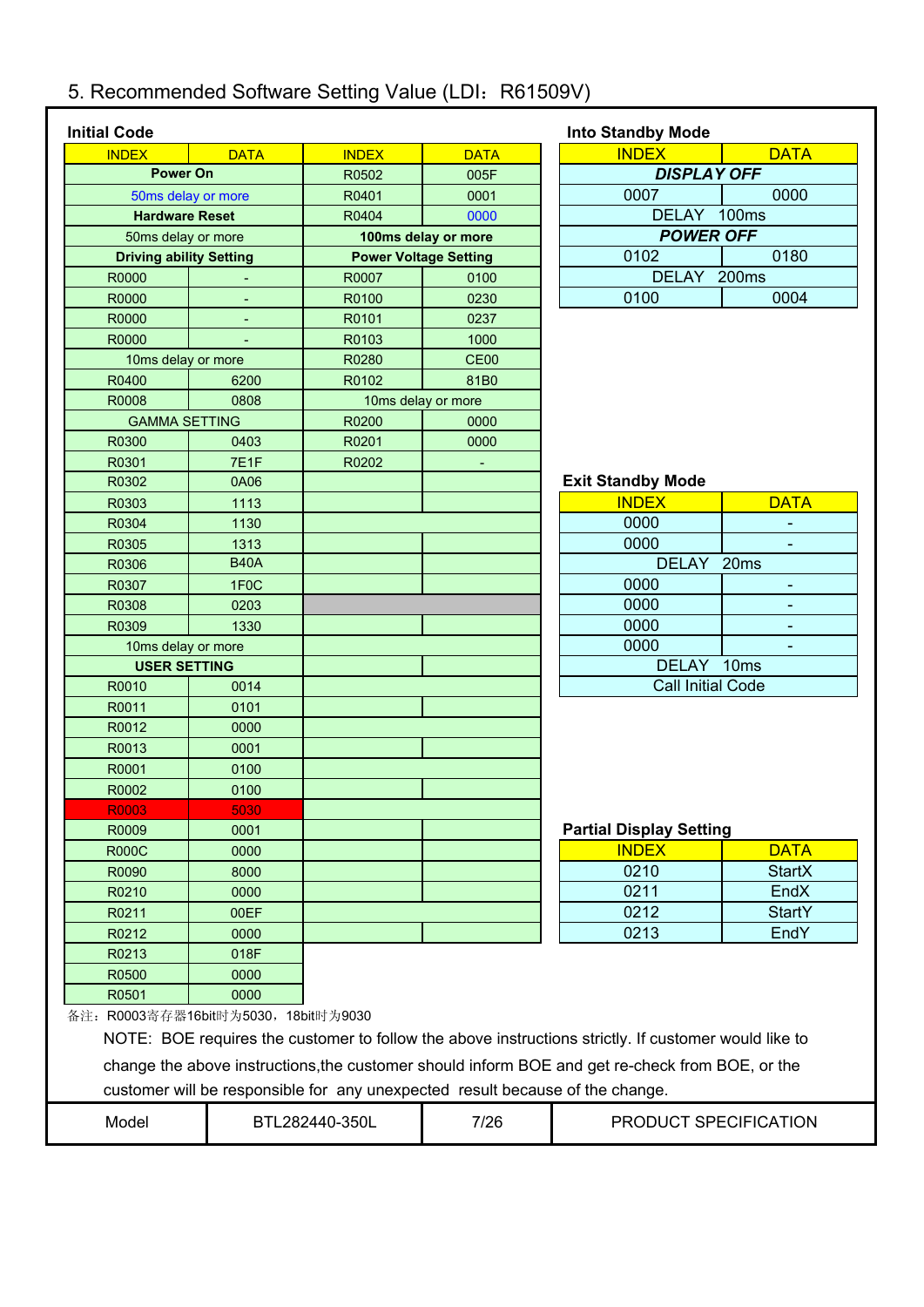

## **6. Back Light System Characteristics**

|                              |          |      |      |      |      | Ta=25 $\degree$ C |
|------------------------------|----------|------|------|------|------|-------------------|
| <b>Items</b>                 | Symbol   | Min. | Typ. | Max. | Unit | <b>Remark</b>     |
| Forward current              | lf       | ۰    | 15   | 20   | mA   | Note1             |
| Forward voltage              | Vf       | 3.0  |      | 3.4  |      | Note1             |
| <b>B/L Power consumption</b> | $P_{BL}$ | ٠    | ۰    | 270  | mW   | Note <sub>2</sub> |

Note 1: The Driving conditon is defined for each LED chip.

Note 2: The B/L Power consumption is defined for the backlight module.the schematic drawing of the backlight module as the figure.



LED CIRCUIT

Ref. Total power consumpation(max) depends on LED current/ LED driver efficiency, etc.

| Model | BTL282440-350L | 8/26 | PRODUCT SPECIFICATION |
|-------|----------------|------|-----------------------|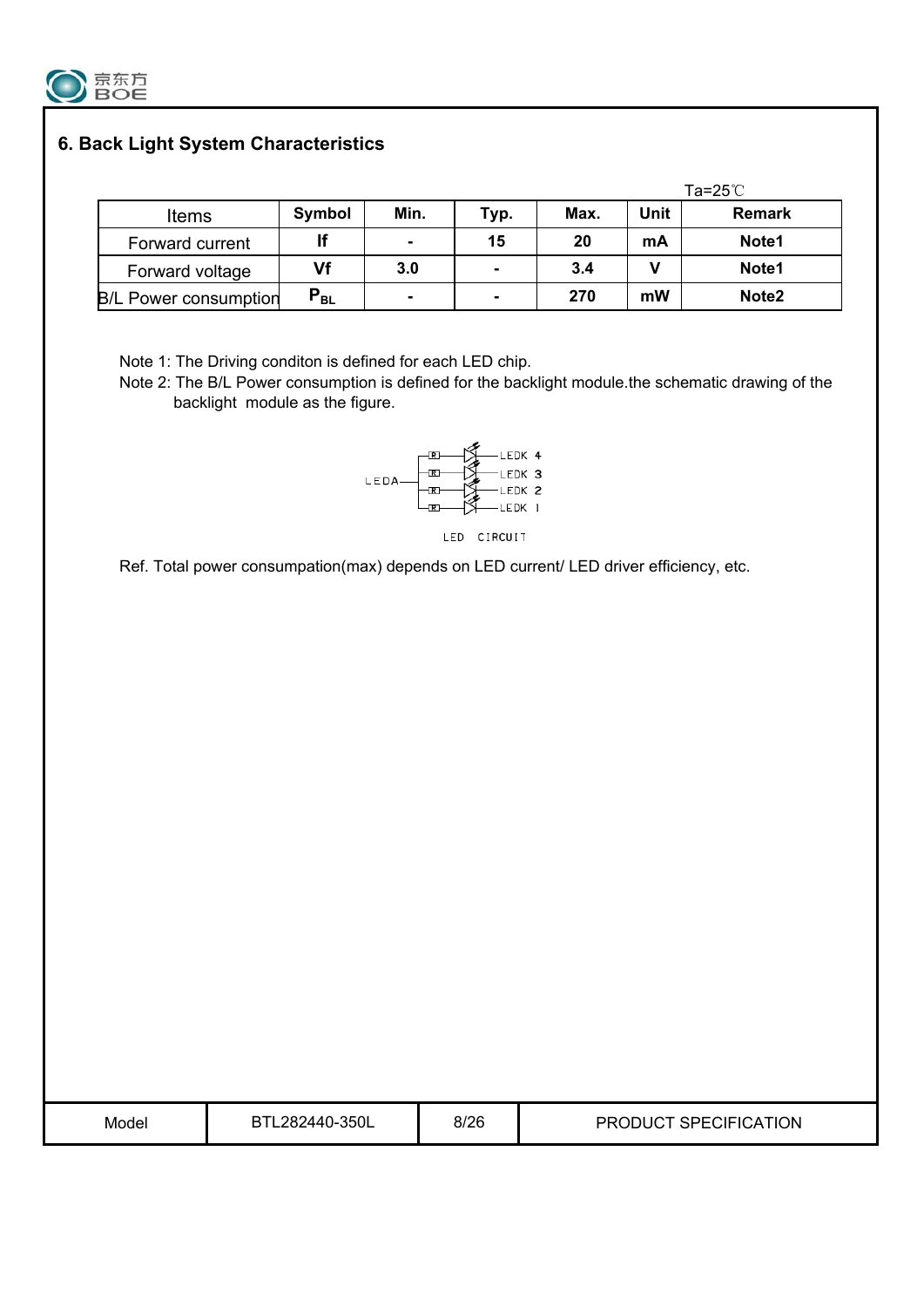

## **7. Optical Characteristics**

### **Transmissive Mode**

|                   |                      |           |                           |                          |            |                   |       |                   | $Ta=25^{\circ}C$  |
|-------------------|----------------------|-----------|---------------------------|--------------------------|------------|-------------------|-------|-------------------|-------------------|
|                   | Item                 |           | Symbol                    | Min.                     | Typ.       | Max.              | Unit  | Condition         | <b>Note</b>       |
|                   |                      |           | $\varnothing$ =0°<br>(X1) | $\blacksquare$           | 55         |                   |       |                   |                   |
|                   | <b>Viewing Angle</b> | $\theta$  | $Ø=180^\circ$ (X2)        | $\blacksquare$           | 55         |                   |       | Cr > 10           | Note <sub>2</sub> |
|                   |                      |           | $Ø=90^\circ$<br>(Y1)      | $\overline{\phantom{a}}$ | 30         |                   | deg.  |                   |                   |
|                   |                      |           | Ø=270° (Y2)               | $\overline{\phantom{a}}$ | 60         |                   |       |                   |                   |
|                   | Contrast ratio       |           | Cr                        | 250                      | 300        |                   |       | $\theta = 0$      | Note1             |
|                   | (transmissive)       |           |                           |                          |            | $\varnothing = 0$ | Note4 |                   |                   |
|                   | Response Time        | $Tr + Tf$ |                           | $\overline{\phantom{a}}$ | 25         |                   | ms    | $\theta = 0$      | Note3             |
|                   |                      |           |                           |                          |            |                   |       | $\varnothing = 0$ |                   |
| CIE.              | R                    |           | (x,y)                     | 0.60, 0.28               | 0.64, 0.32 | 0.68, 0.36        |       |                   |                   |
| Coordi            | G                    |           | (x,y)                     | 0.27, 0.55               | 0.31, 0.59 | 0.35, 0.63        |       | $\theta = 0$      |                   |
| - nate            | B                    |           | (x,y)                     | 0.10, 0.04               | 0.14, 0.08 | 0.18, 0.12        |       | $\varnothing = 0$ |                   |
|                   | W                    | (x,y)     |                           | 0.24, 0.27               | 0.28, 0.31 | 0.32, 0.35        |       |                   |                   |
| <b>Brightness</b> |                      |           | L                         | 150                      | 190        |                   | cd/m2 | 15mA/LED          | Note <sub>5</sub> |
| Uniformity        |                      |           |                           | 70                       |            |                   |       | 15mA/LED          | Note <sub>6</sub> |

\* Ø = 0  $\degree$ , Ø = 90  $\degree$ , Ø = 180  $\degree$ , Ø = 270  $\degree$  means viewing direction.

\* B/L is turned on.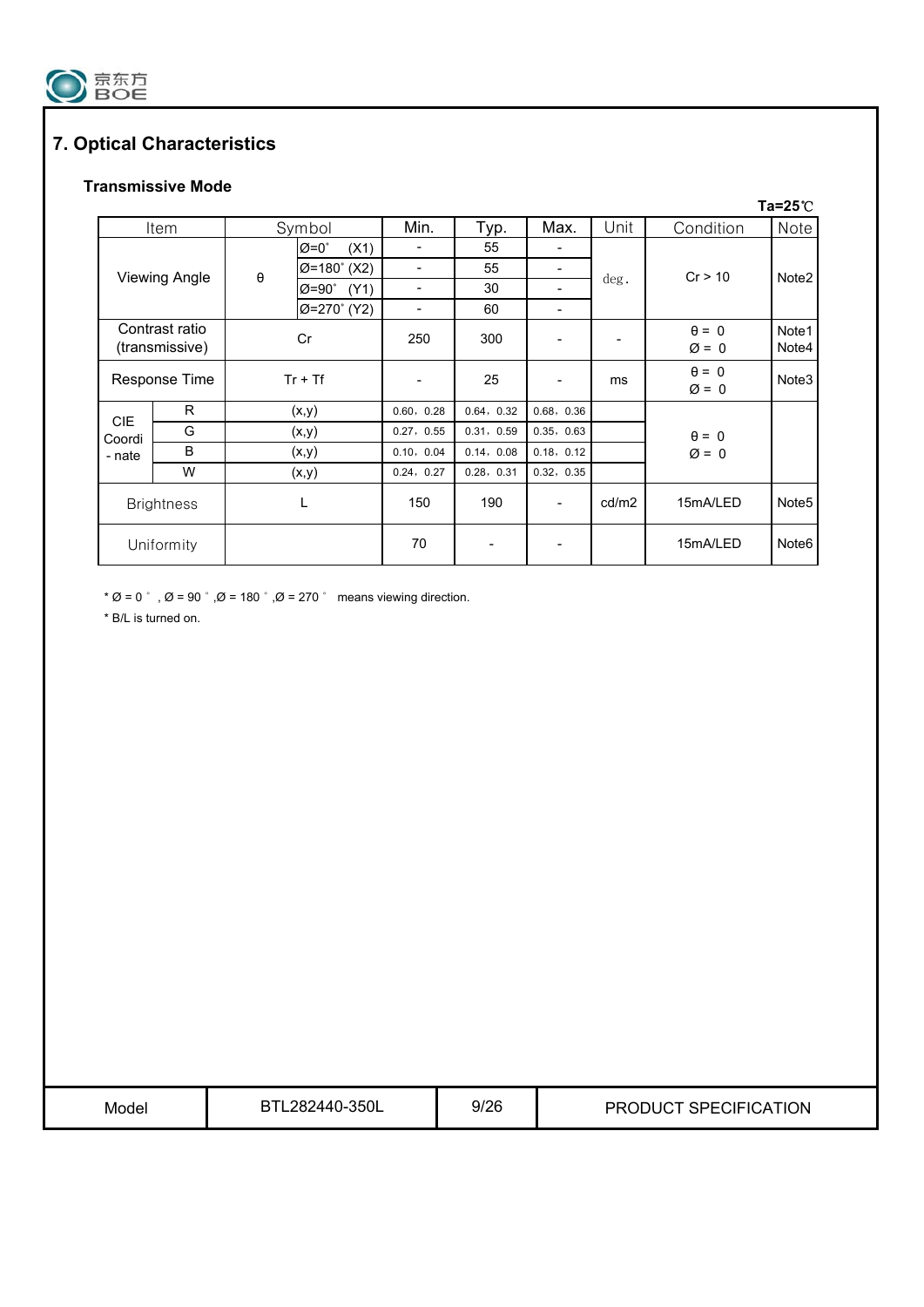

The optical characteristics should be measured in dark room,and after 5 minutes operation, the measurment begin.

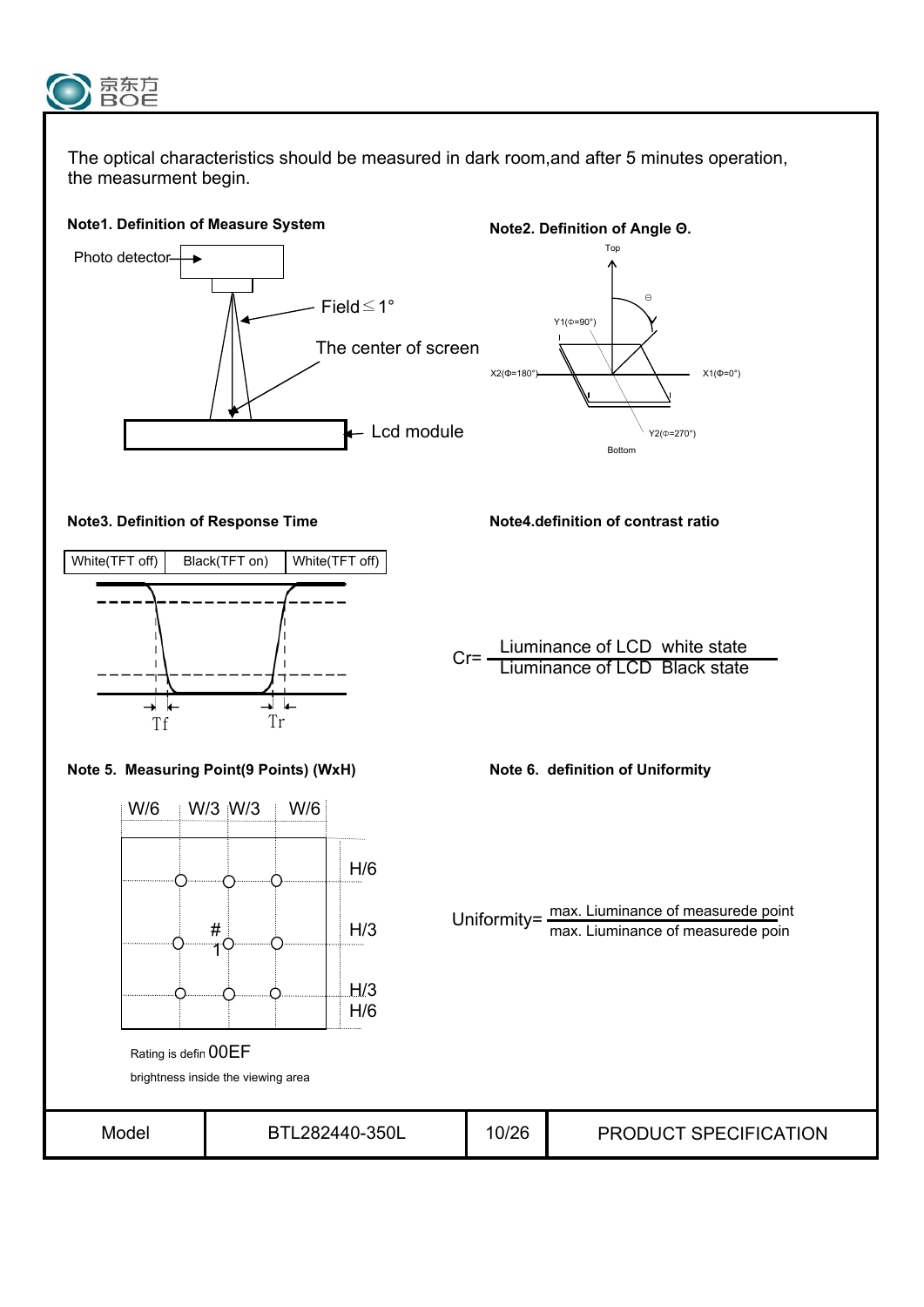

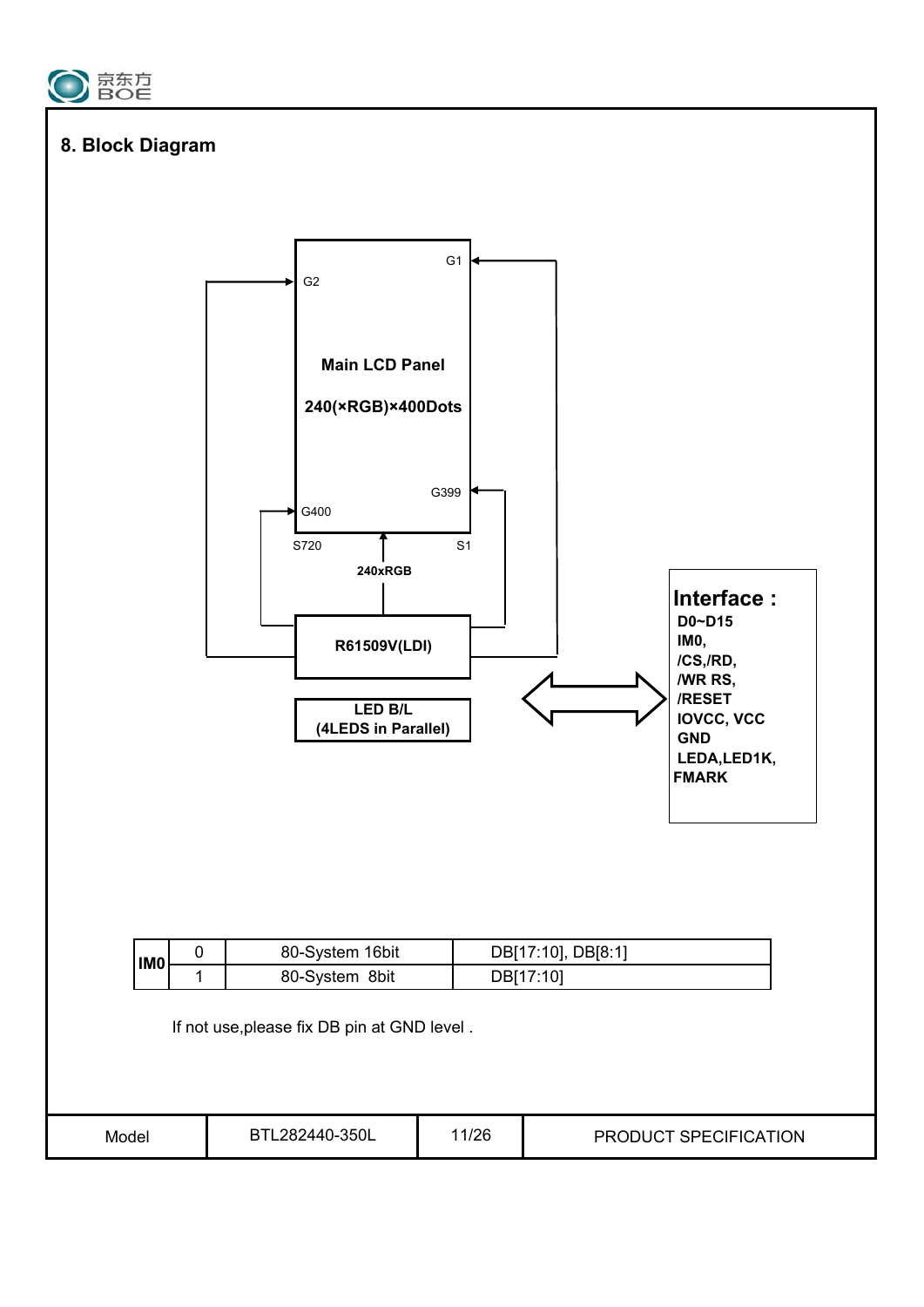

## **9. Interface Pin Assignment**

| <b>No</b>        | Symbol          | <b>Description</b>                            |
|------------------|-----------------|-----------------------------------------------|
| 1                | <b>GND</b>      | Ground                                        |
| $\overline{2}$   | IM <sub>0</sub> | System interface selection pins.              |
| 3                | <b>RESET</b>    | Hardware Reset Signal(low active)             |
| 4                | <b>RS</b>       | RS Signal (RS=0:Index, RS=1:Data)             |
| 5                | /WR             | Write Signal (low active)                     |
| $6\phantom{1}$   | <b>RD</b>       | Read Signal(low active)                       |
| $\overline{7}$   | DB <sub>0</sub> | Bi-directional (I/O) Data Line                |
| 8                | DB1             | Bi-directional (I/O) Data Line                |
| $\boldsymbol{9}$ | DB <sub>2</sub> | Bi-directional (I/O) Data Line                |
| 10               | DB <sub>3</sub> | Bi-directional (I/O) Data Line                |
| 11               | DB4             | Bi-directional (I/O) Data Line                |
| 12               | DB <sub>5</sub> | Bi-directional (I/O) Data Line                |
| 13               | DB <sub>6</sub> | Bi-directional (I/O) Data Line                |
| 14               | DB7             | Bi-directional (I/O) Data Line                |
| 15               | DB8             | Bi-directional (I/O) Data Line                |
| 16               | DB <sub>9</sub> | Bi-directional (I/O) Data Line                |
| 17               | <b>DB10</b>     | Bi-directional (I/O) Data Line                |
| 18               | <b>DB11</b>     | Bi-directional (I/O) Data Line                |
| 19               | <b>DB12</b>     | Bi-directional (I/O) Data Line                |
| 20               | <b>DB13</b>     | Bi-directional (I/O) Data Line                |
| 21               | <b>DB14</b>     | Bi-directional (I/O) Data Line                |
| 22               | DB15            | Bi-directional (I/O) Data Line                |
| 23               | /CS             | Chip Select Signal(low active)                |
| 24               | <b>FMARK</b>    | Frame head pulse                              |
| 25               | <b>IOVCC</b>    | Power Supply for Internal Logic(1.8V or 2.8V) |
| 26               | LCM ID          | <b>NC</b>                                     |
| 27               | <b>VCC</b>      | Power Supply 2.8V                             |
| 28               | <b>LEDA</b>     | LED Anode(+)                                  |
| 29               | <b>LEDK</b>     | LED Cathode(-)                                |
| 30               | <b>NC</b>       | <b>NC</b>                                     |
| 31               | <b>GND</b>      | Ground                                        |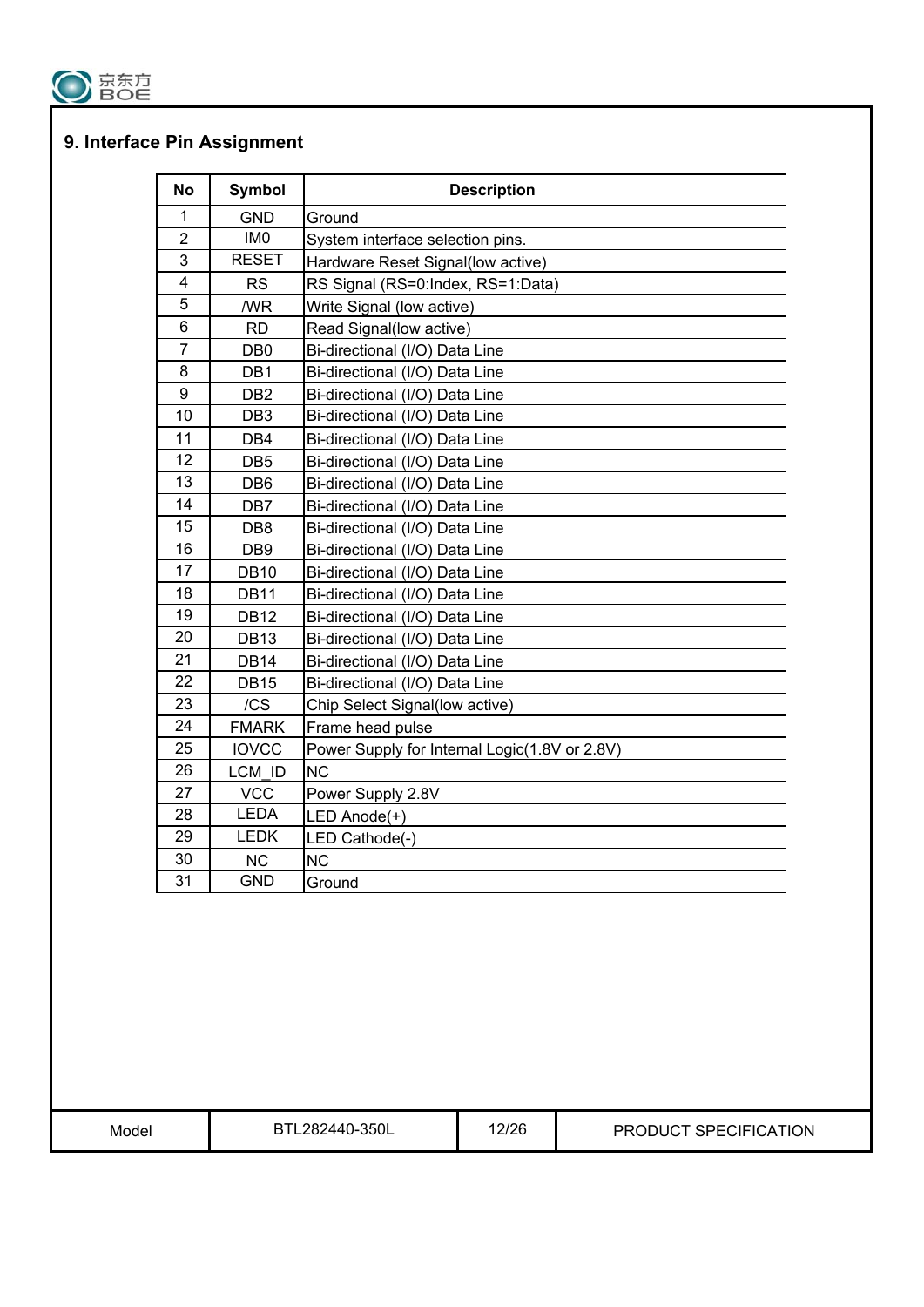

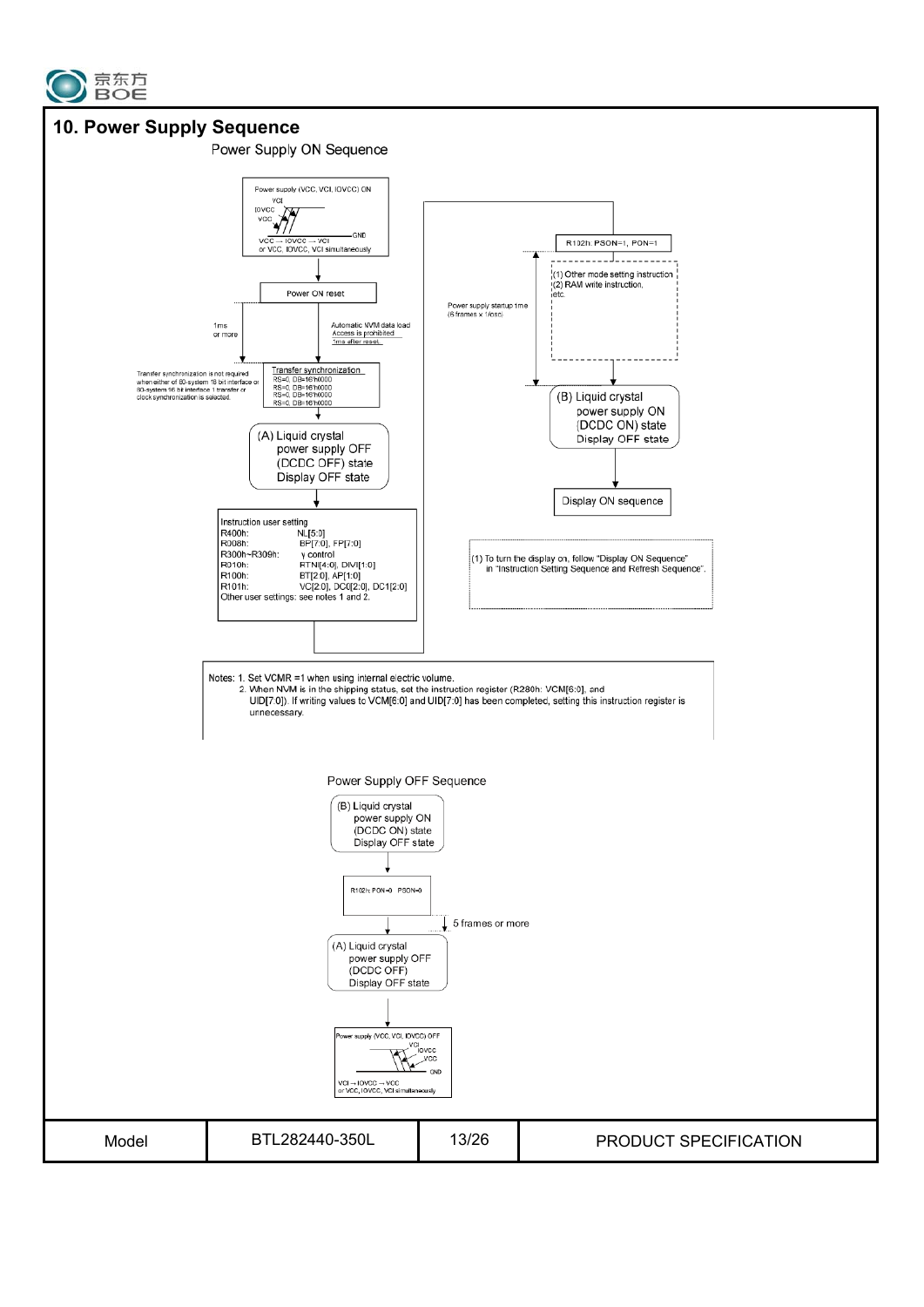



#### **1**) Read/Write Timing

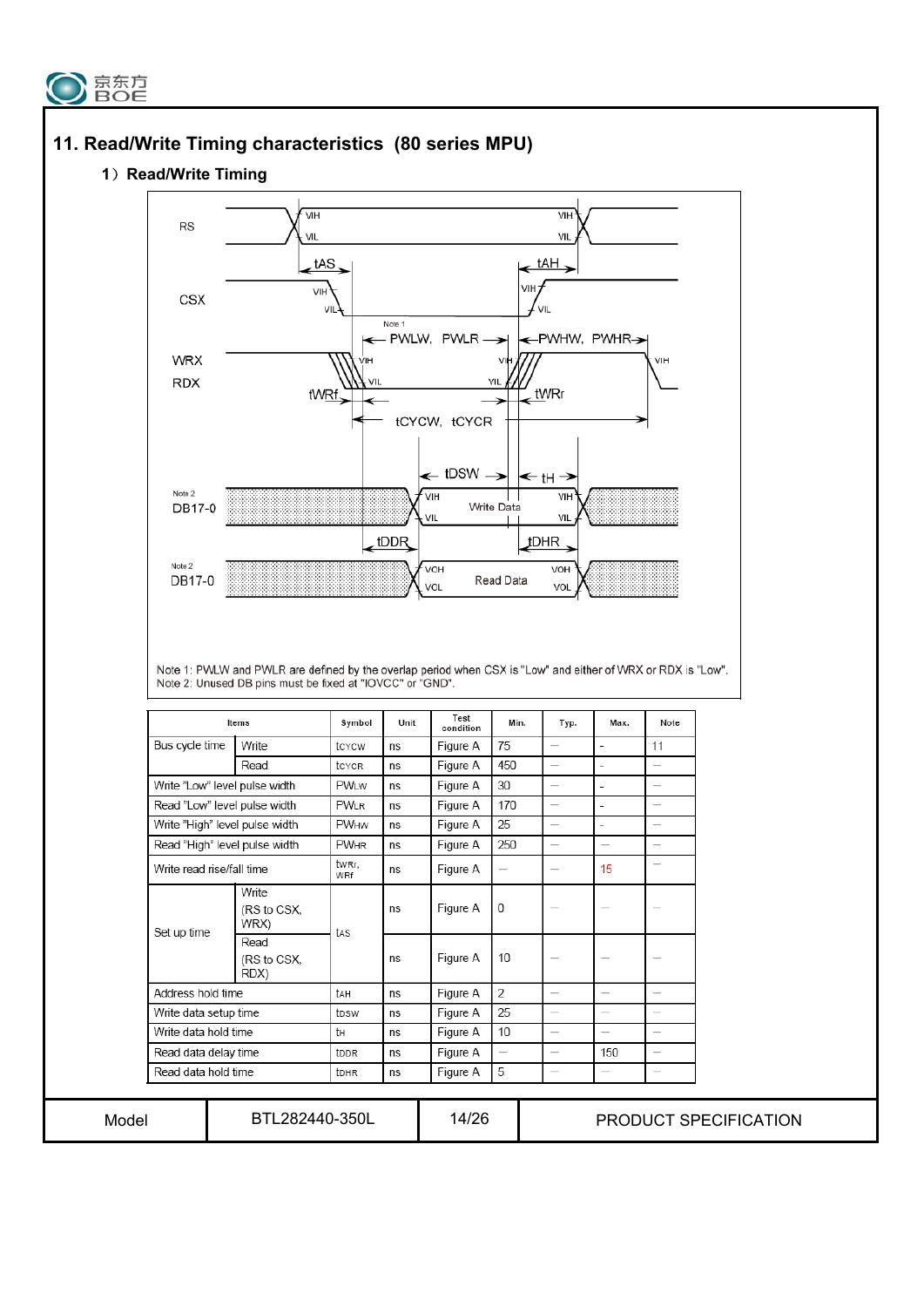

 **2) Reset Timing characteristics**



 $(IOVCC=1.65V \sim 3.30V)$ 

| Item                       | Symbol | Unit | Test<br>condition | Min. | Typ.                                                                                                                                                                                                                                                                                                                                                                                                                                                                       | Max.          |
|----------------------------|--------|------|-------------------|------|----------------------------------------------------------------------------------------------------------------------------------------------------------------------------------------------------------------------------------------------------------------------------------------------------------------------------------------------------------------------------------------------------------------------------------------------------------------------------|---------------|
| "Low" level width<br>Reset | tres   | ms   | Figure C          |      | $\frac{1}{2} \left( \frac{1}{2} \right) \left( \frac{1}{2} \right) \left( \frac{1}{2} \right) \left( \frac{1}{2} \right) \left( \frac{1}{2} \right) \left( \frac{1}{2} \right) \left( \frac{1}{2} \right) \left( \frac{1}{2} \right) \left( \frac{1}{2} \right) \left( \frac{1}{2} \right) \left( \frac{1}{2} \right) \left( \frac{1}{2} \right) \left( \frac{1}{2} \right) \left( \frac{1}{2} \right) \left( \frac{1}{2} \right) \left( \frac{1}{2} \right) \left( \frac$ | $\frac{1}{2}$ |

| Model | BTL282440-350L | 15/26 | PRODUCT SPECIFICATION |
|-------|----------------|-------|-----------------------|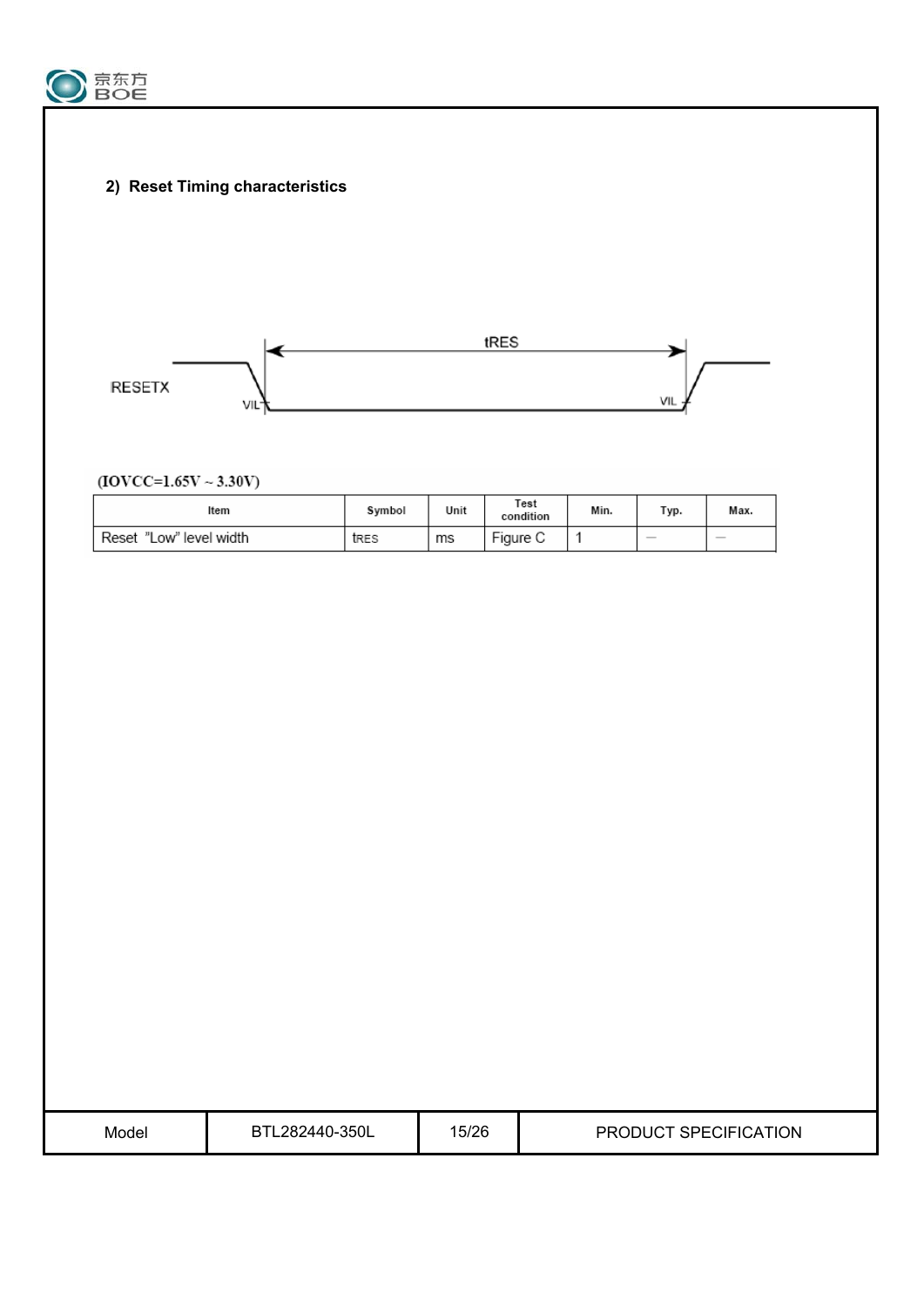

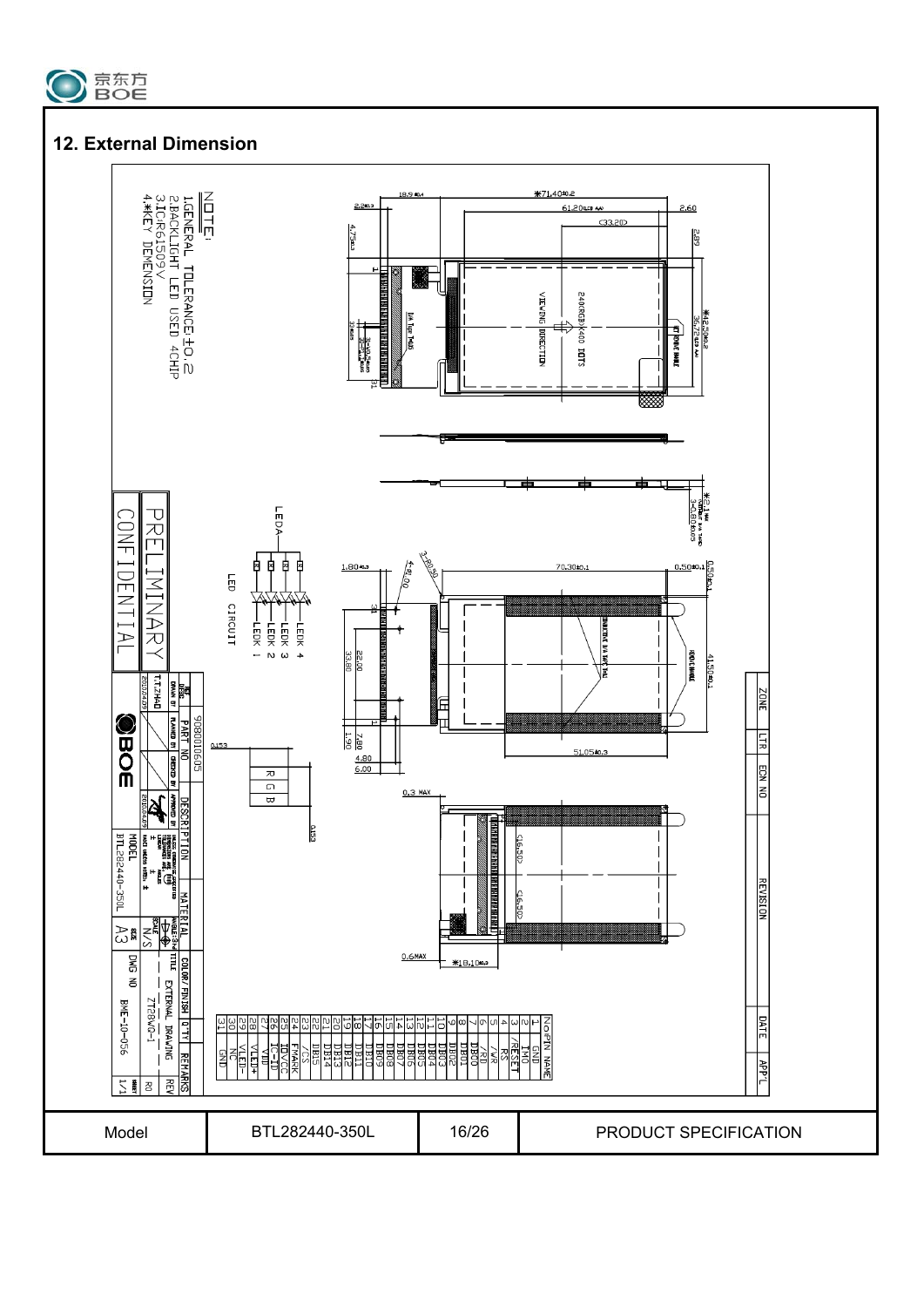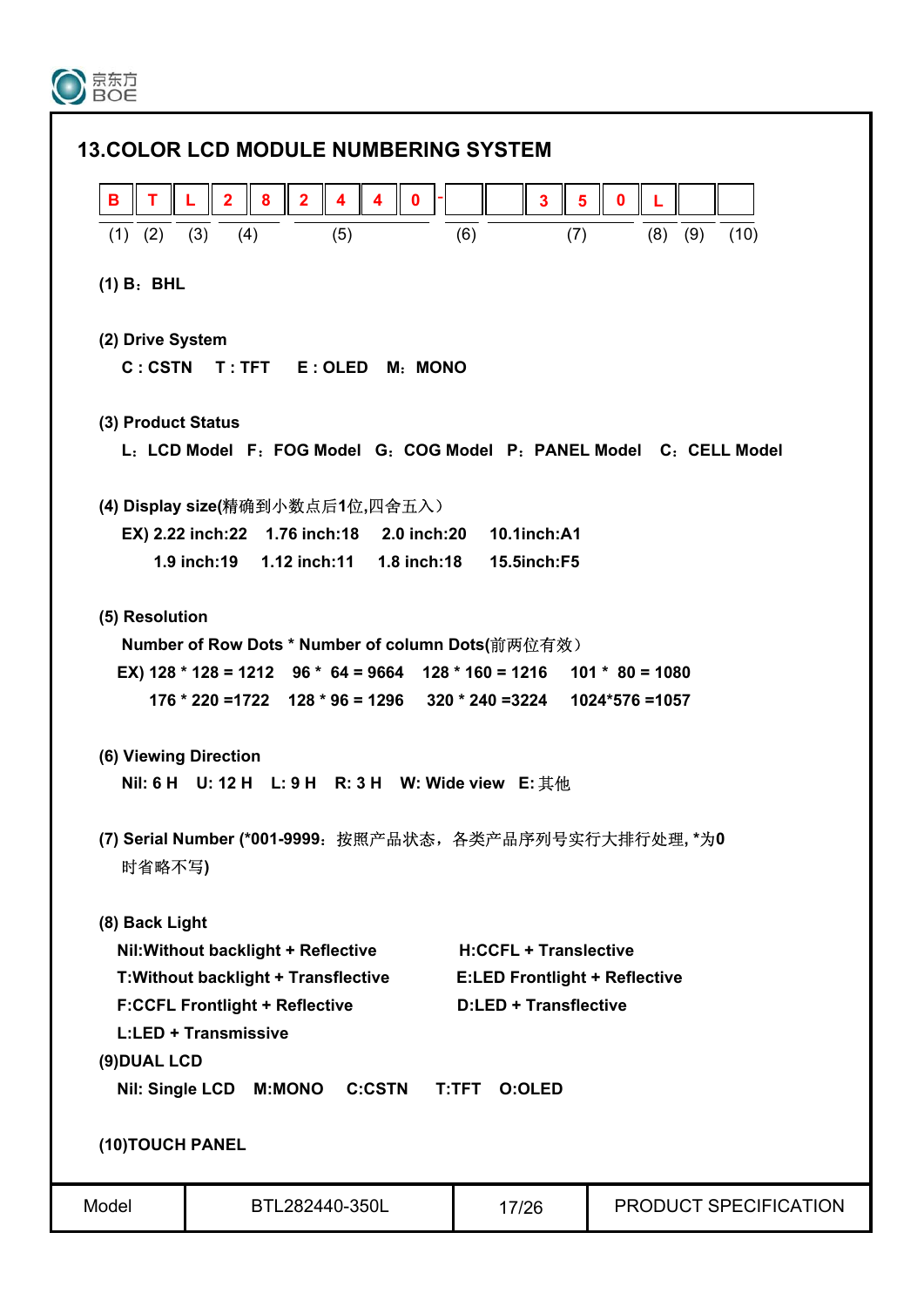

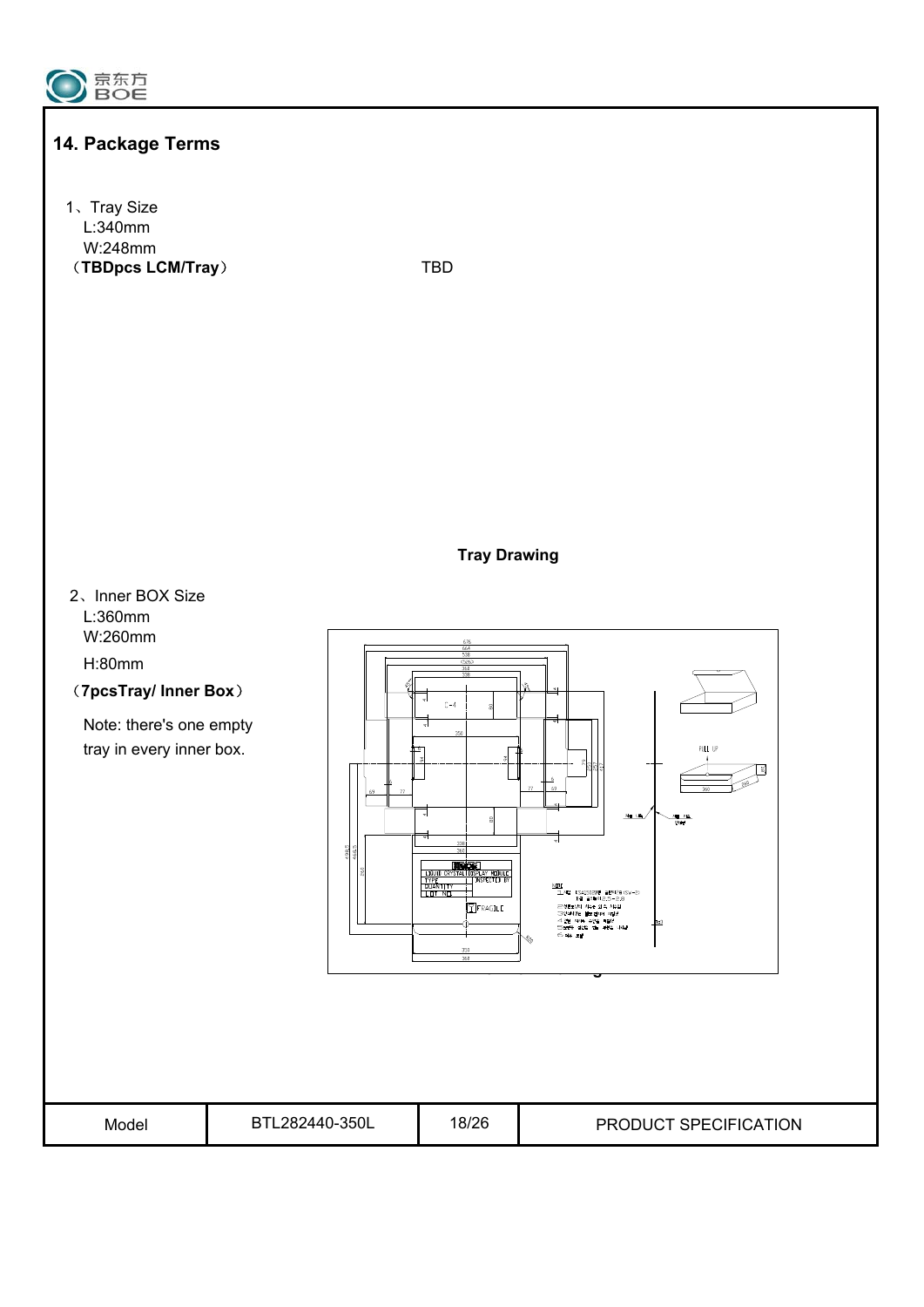

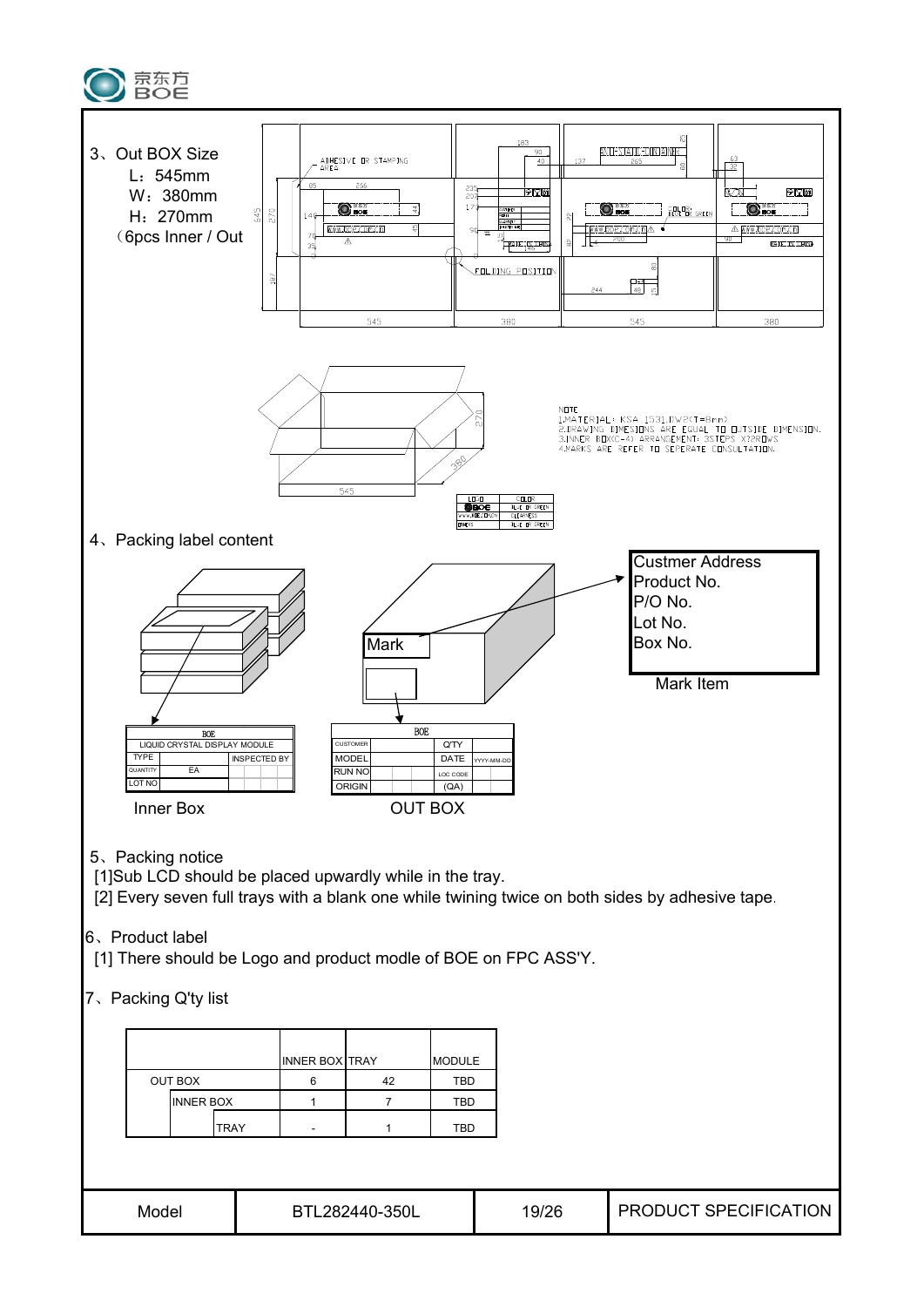

## **15. LCD Module Out-Going Quality Level**

#### (1.0) Purpose

 The LCD specification provides outgoing provision and its expected quality level based on our outgoing inspection of LCD.

(2.0) Applicable Scope

 The LCD specification is applicable to the arrangement in regard to outgoing Inspection and quality assurance after it.

#### (3.0) Quality Specification

(3.1) Quality Level

The quality level of BHL&BMDT are based on GB/T2828.1, Apply Level II, normal inspection by single sampling.

| Rank       | <b>Item</b>                               | AQL  | <b>Note</b> |
|------------|-------------------------------------------|------|-------------|
| Major(MA)  | Segment Short                             | 0.65 |             |
|            | <b>Segment Missing</b>                    |      |             |
|            | Solder Bridging                           |      |             |
|            | <b>Outside Dimension</b>                  |      |             |
|            | Cold Solder                               |      |             |
| Minor (MI) | Black Spots, Foreign Substance,           | 1.0  |             |
|            | White Spots, Pinhole, Segment Deformation |      |             |
|            | Air Bubbles between Glass & Polarizer,    |      |             |
|            | Scratchs (Glass & Polarizer),             |      |             |
|            | Color Variation, Solder Ball,             |      |             |
|            | Misalignment                              |      |             |

Note) AQL- Acceptable Quality Level

#### (3.2) Appearance Standards

1) Inspection Conditions

The LCD shall be inspected under 20W white fluorescent lamp light.

The distance between the eyes and the sample shall be 30cm.

All directions for inspecting the sample should be within 30º to perpendicular line.

2) Definition of the Area



Model BTL282440-350L 20/28 PRODUCT SPECIFICATION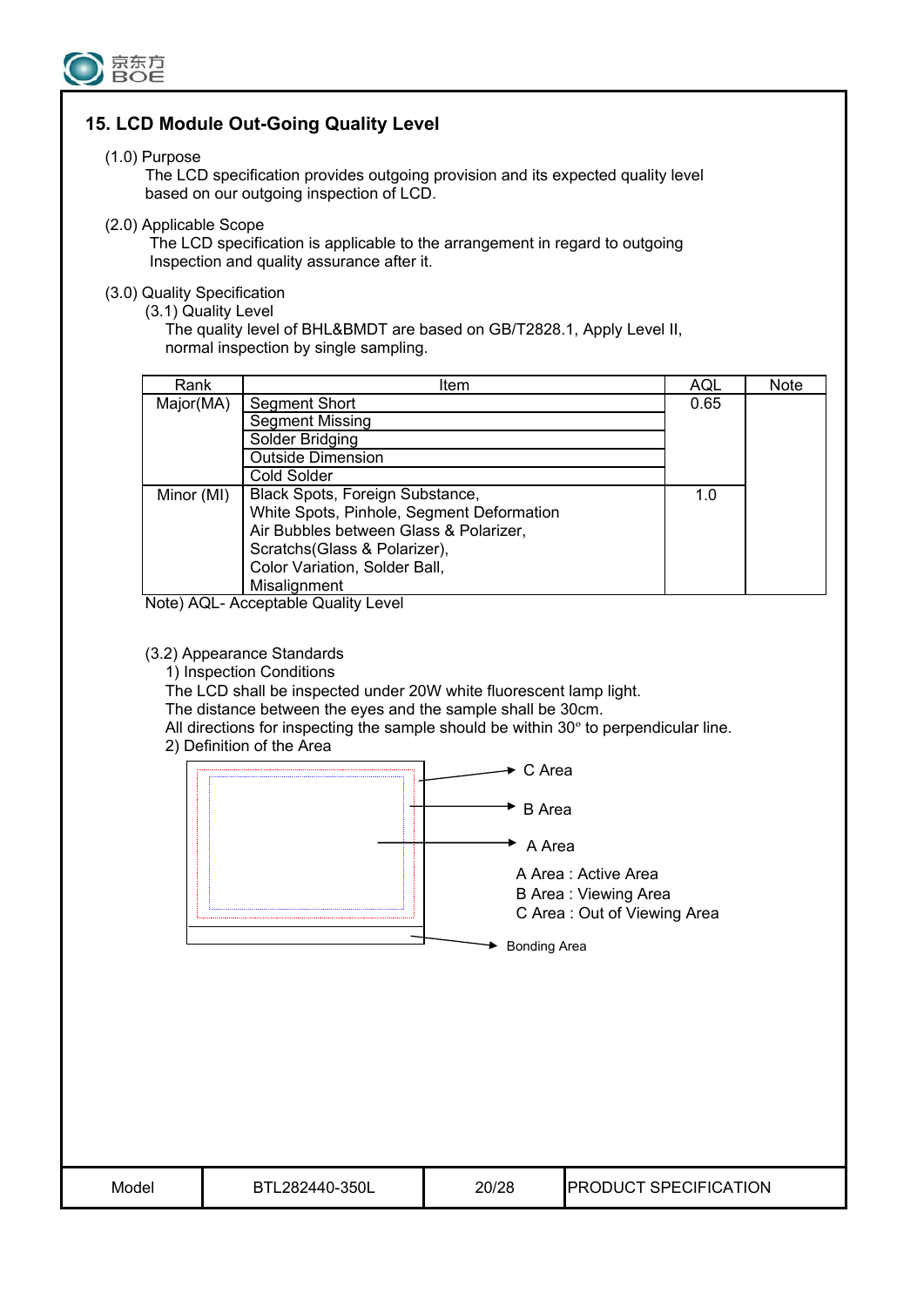

### (3.3) Apperance Spec

| No             | Item                                    |                                        |                                        | Criteria                                      |                   |        | Rank | Remark      |
|----------------|-----------------------------------------|----------------------------------------|----------------------------------------|-----------------------------------------------|-------------------|--------|------|-------------|
| 1              | Segment Short<br><b>Segment Missing</b> | Not allowed                            |                                        |                                               |                   |        | MA   |             |
| $\overline{2}$ | Solder Bridging                         |                                        | Any bridging between components,       |                                               |                   |        |      |             |
|                |                                         |                                        | except common circuit, is not allowed. |                                               |                   |        | MA   |             |
| 3              | <b>Outside Dimension</b>                | Drawing & specification must be within |                                        |                                               |                   |        | MA   |             |
|                |                                         | permitable tolerance.                  |                                        |                                               |                   |        |      |             |
| $\overline{4}$ | Cold Solder                             | Cold solder is not allowed.            |                                        |                                               |                   |        | MA   |             |
| 5              | Black(White)                            | 1) Round Type                          |                                        |                                               |                   |        | MI   |             |
|                | Spots, Foreign                          |                                        |                                        |                                               |                   |        |      | Y           |
|                | Substances                              | Area                                   |                                        |                                               | Acceptable Q'ty   | Remark |      |             |
|                |                                         | Dimension**                            |                                        | A Area                                        | <b>B</b> Area     |        |      |             |
|                |                                         | $\leqslant 0.1$                        |                                        | Ignore                                        |                   |        |      | $\mathbf X$ |
|                |                                         | $\leqslant 0.2$                        |                                        | $\overline{2}$                                | Ignore            |        |      |             |
|                |                                         | $\leqslant 0.3$                        |                                        | $\mathbf{1}$                                  | Ignore            |        |      | **: Mean    |
|                |                                         | 0.3 <                                  |                                        | $\mathbf{0}$                                  | Ignore            |        |      | Diameter    |
|                |                                         |                                        |                                        |                                               |                   |        |      | $(X + Y)/2$ |
|                |                                         | 2) Liner Type                          |                                        |                                               |                   |        |      |             |
|                |                                         | Dimension                              |                                        |                                               | Acceptable Q'ty   | Remark |      |             |
|                |                                         | Length                                 | Width                                  | A Area                                        | <b>B</b> Area     |        |      |             |
|                |                                         |                                        | $\leq 0.025$                           | Ignore                                        |                   |        |      |             |
|                |                                         |                                        |                                        | $\overline{3}$                                | Ignore            |        |      |             |
|                |                                         | $\leq 2.5$                             | $\leq 0.05$                            |                                               |                   |        |      |             |
|                |                                         | $\leq$ 1.5                             | $\leq$ 0.075                           | $\overline{2}$                                | Ignore            |        |      |             |
|                |                                         |                                        | 0.075 <                                | At (1) $\&$ (2) total defect q'ty is must not | Follow round type |        |      |             |
| 6              | OC Spot                                 | exceed 5 pieces.                       |                                        |                                               |                   |        | MI   |             |
|                |                                         | Area                                   |                                        |                                               | Acceptable Q'ty   | Remark |      |             |
|                |                                         | Dimension**                            |                                        | A Area                                        | <b>B</b> Area     |        |      |             |
|                |                                         | $\leqslant 0.2$                        |                                        |                                               | Ignore            |        |      |             |
|                |                                         | $\leqslant 0.8$                        |                                        | 3                                             | Ignore            |        |      |             |
|                |                                         | $\leqslant 1.0$                        |                                        | $\mathbf{1}$                                  | Ignore            |        |      |             |
|                |                                         |                                        |                                        |                                               |                   |        |      |             |
| 7              | <b>Air Bubles</b>                       |                                        |                                        |                                               |                   |        | MI   |             |
|                | Between Glass &                         | Area                                   |                                        |                                               | Acceptable Q'ty   | Remark |      |             |
|                | Polarizer                               | Dimension**                            |                                        | A Area                                        | <b>B</b> Area     |        |      |             |
|                | (Polarizer Defects)                     | $\leqslant$ 0.15                       |                                        | Ignore                                        |                   |        |      |             |
|                |                                         | $\leq 0.3$                             |                                        | 3                                             | Ignore            |        |      |             |
|                |                                         | $\leqslant 0.5$                        |                                        | $\overline{2}$                                | Ignore            |        |      |             |
|                |                                         | $\leqslant 0.7$<br>Total               |                                        | $\mathbf{1}$<br>$\overline{5}$                | Ignore<br>Ignore  |        |      |             |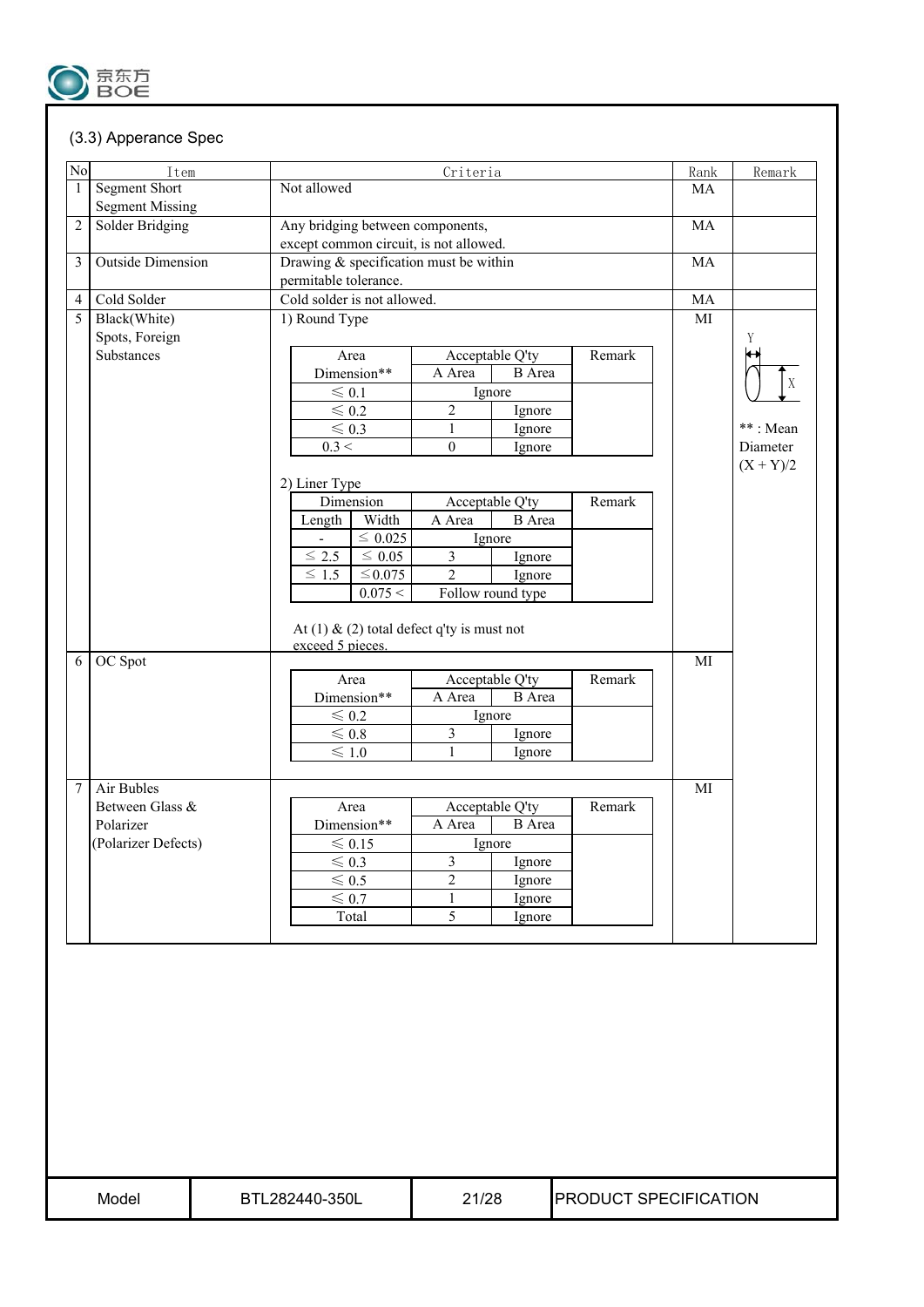

#### (3.3) Appearance Spec

| $\rm No$ | Item                   | Criteria                                        | Rank | Remark        |
|----------|------------------------|-------------------------------------------------|------|---------------|
| 8        | Pin hole               | $(X+Y)/2 \leq 0.2$ mm                           | MI   |               |
|          | (On Segment)           | Within 1 per one<br>$\bullet$ Y                 |      |               |
|          |                        | segment (Less than 0.1mm                        |      |               |
|          |                        | is not counted)<br>  X                          |      |               |
|          |                        | Total defects q'ty is must not exceed 5 pieces. |      |               |
|          |                        |                                                 |      |               |
| 9        | Segment                |                                                 | MI   | $(X + Y)/2$   |
|          | Deformation            | Χ                                               |      | $\leq 0.2$ mm |
|          |                        | $(X+Y)/2 \leq 0.2$ mm                           |      |               |
|          |                        | $A \leq 0.2$ mm                                 |      |               |
|          |                        | Y<br>$B \leq 0.2$ mm                            |      |               |
|          |                        |                                                 |      |               |
|          |                        | $(C-D) \leq 0.2$ mm                             |      |               |
|          |                        |                                                 |      |               |
|          |                        | B                                               |      |               |
|          |                        | Acceptable Q'ty                                 |      |               |
|          |                        | Dot, Segment<br>1                               |      |               |
|          |                        | $\overline{5}$<br><b>LCD</b>                    |      |               |
|          |                        | $\leq 0.1$<br>Ignore all defect                 |      |               |
|          |                        | Each visible dot must be more than half         |      |               |
|          |                        |                                                 |      |               |
|          |                        | effective dot area                              |      |               |
| 10       | <b>Color Variation</b> | Within the three colors, except LCD             | MI   |               |
|          |                        | Standard color is acceptable.                   |      |               |
| 11       | Glass & Polarizer      | Follow NO.5(2) condition                        | MI   |               |
|          | Scratch                |                                                 |      |               |
|          | 12 Solder Ball         | 1) Acceptable if the size of void is less       | МI   |               |
|          |                        | than $0.18$ mm                                  |      |               |
|          |                        | 2) Acceptable if a solder ball is not movable   |      |               |
|          |                        | 3) Rejectable if the solder ball exceed         |      |               |
|          |                        | 5EA in $2.54 \times 2.54$ mm area.              |      |               |
|          |                        |                                                 |      |               |
|          | 13 Miss Alignment      | 1) Acceptable if it dose not exceed 50% of      |      |               |
|          |                        | the lead width IC.                              |      |               |
|          |                        | $X \leq W/2$ : Accept<br>PAD.                   |      |               |
|          |                        | $X > W/2$ : Reject<br>W                         |      |               |
|          |                        | X                                               |      |               |
|          |                        | <b>IC LEAD</b>                                  |      |               |
|          |                        | 2)Rejectable, provided that it does             |      |               |
|          |                        | exceed 50% of the component                     |      |               |
|          |                        | termination width.                              |      |               |
|          |                        |                                                 |      |               |
|          |                        | W1<br>$\mathsf{L}^{\mathsf{W}2}$                |      |               |
|          |                        |                                                 |      |               |
|          |                        | $W1 > W2$ : Reject                              |      |               |
|          |                        |                                                 |      |               |

Note : A limitation sample is given top priority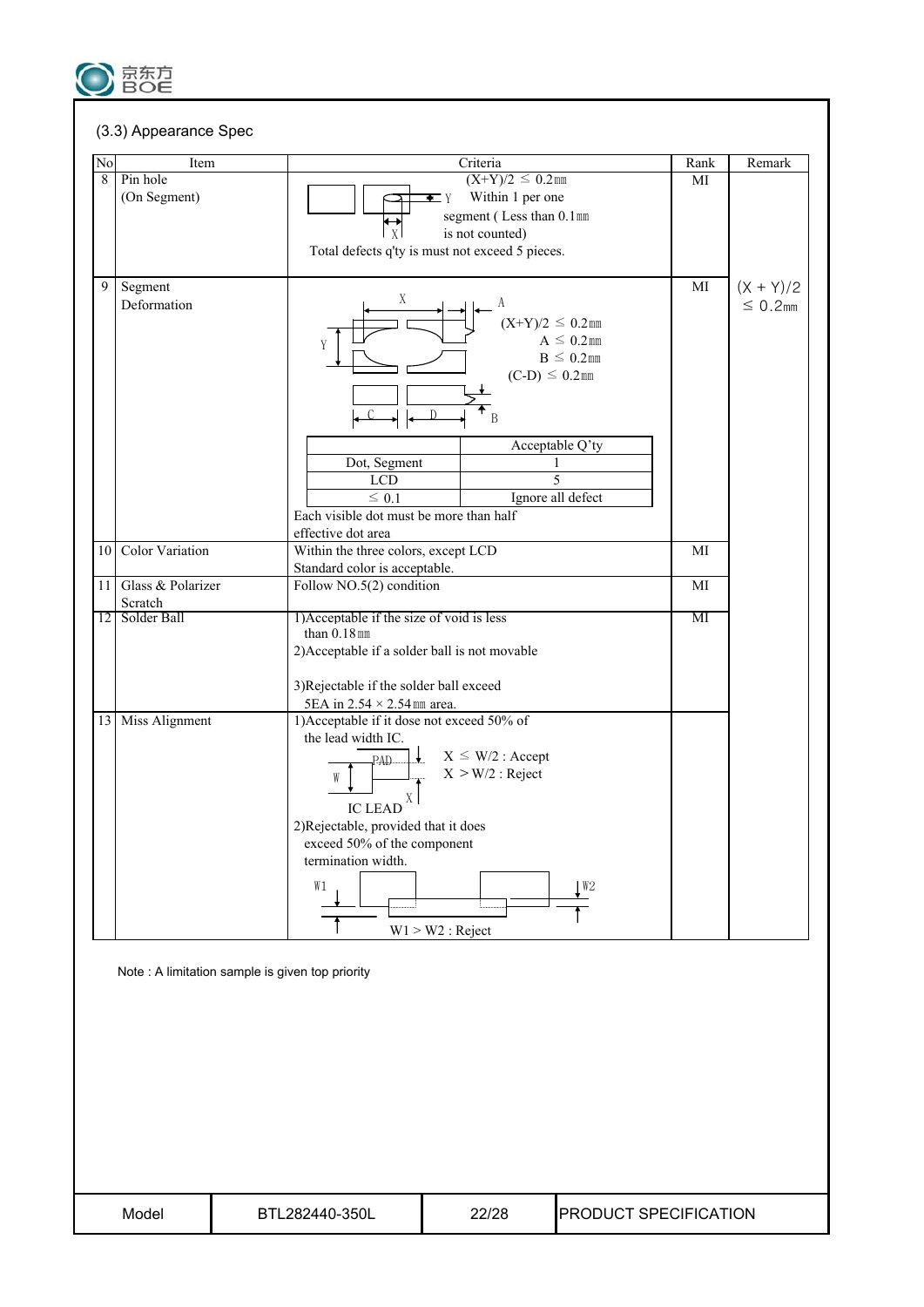

#### (3.3) Appearance Spec

| $\mathrm{No}$<br>Item |                                                                      | Criteria                                                             |               |                       | Rank                   | Remark      |  |  |
|-----------------------|----------------------------------------------------------------------|----------------------------------------------------------------------|---------------|-----------------------|------------------------|-------------|--|--|
| 14 Touch Panel        | 1) Round Type, Foreign Substances                                    |                                                                      |               |                       | $\mathbf{M}\mathbf{I}$ |             |  |  |
|                       |                                                                      |                                                                      |               |                       |                        | Y           |  |  |
|                       | Area                                                                 | Acceptable Q'ty                                                      |               | Remark                |                        |             |  |  |
|                       | Dimension**                                                          | A Area                                                               | <b>B</b> Area |                       |                        |             |  |  |
|                       | $\leqslant 0.1$                                                      | Ignore                                                               |               |                       |                        | $\mathbf X$ |  |  |
|                       | $\leqslant 0.2$                                                      | $\sqrt{2}$                                                           | Ignore        |                       |                        |             |  |  |
|                       | $\leqslant 0.3$                                                      | $\mathbf{1}$                                                         | Ignore        |                       |                        | **: Mean    |  |  |
|                       | 0.3 <                                                                | $\mathbf{0}$                                                         | Ignore        |                       |                        | Diameter    |  |  |
|                       |                                                                      |                                                                      |               |                       |                        | $(X + Y)/2$ |  |  |
|                       |                                                                      |                                                                      |               |                       |                        |             |  |  |
|                       | 2) Liner Type & Scratch                                              |                                                                      |               |                       |                        |             |  |  |
|                       | Dimension                                                            | Acceptable Q'ty                                                      |               | Remark                |                        |             |  |  |
|                       | Width<br>Length                                                      | A Area                                                               | <b>B</b> Area |                       |                        |             |  |  |
|                       | $W{\leq}0.025$<br>$\overline{\phantom{a}}$                           | Ignore                                                               |               |                       |                        |             |  |  |
|                       | $L \le 3.0$                                                          | Ignore                                                               |               |                       |                        |             |  |  |
|                       | $W \le 0.05$<br>$3.0 < L \le 5.0$                                    | 2                                                                    |               | Ignore                |                        |             |  |  |
|                       | $W \le 0.1$<br>$\leqslant$ 7                                         | 1                                                                    |               |                       |                        |             |  |  |
|                       | W>0.1<br>$\overline{\phantom{a}}$                                    | Follow round type                                                    |               |                       |                        |             |  |  |
|                       |                                                                      |                                                                      |               |                       |                        |             |  |  |
|                       |                                                                      |                                                                      |               |                       |                        |             |  |  |
|                       | 3) Newton Ring                                                       |                                                                      |               |                       |                        |             |  |  |
|                       | a)Regular                                                            |                                                                      |               |                       |                        |             |  |  |
|                       |                                                                      |                                                                      |               |                       |                        |             |  |  |
|                       |                                                                      |                                                                      |               |                       |                        |             |  |  |
|                       |                                                                      |                                                                      |               |                       |                        |             |  |  |
|                       |                                                                      |                                                                      |               |                       |                        |             |  |  |
|                       |                                                                      |                                                                      |               |                       |                        |             |  |  |
|                       |                                                                      |                                                                      |               |                       |                        |             |  |  |
|                       |                                                                      |                                                                      |               |                       |                        |             |  |  |
|                       | The area of the Newton ring is more than 1/3 area of the touch panel |                                                                      |               |                       |                        |             |  |  |
|                       | It's NG.                                                             |                                                                      |               |                       |                        |             |  |  |
|                       |                                                                      | The area of the Newton ring is less than 1/3 area of the touch panel |               |                       |                        |             |  |  |
|                       | It's OK.                                                             |                                                                      |               |                       |                        |             |  |  |
|                       | b)None-regularity                                                    |                                                                      |               |                       |                        |             |  |  |
|                       |                                                                      |                                                                      |               |                       |                        |             |  |  |
|                       |                                                                      |                                                                      |               |                       |                        |             |  |  |
|                       |                                                                      |                                                                      |               |                       |                        |             |  |  |
|                       |                                                                      |                                                                      |               |                       |                        |             |  |  |
|                       |                                                                      |                                                                      |               |                       |                        |             |  |  |
|                       |                                                                      |                                                                      |               |                       |                        |             |  |  |
|                       | The area of the Newton ring is more than 1/2area of the touch panel  |                                                                      |               |                       |                        |             |  |  |
|                       | It's NG.                                                             |                                                                      |               |                       |                        |             |  |  |
|                       | The area of the Newton ring is less than 1/2 area of the touch panel |                                                                      |               |                       |                        |             |  |  |
|                       | It's OK.                                                             |                                                                      |               |                       |                        |             |  |  |
|                       |                                                                      |                                                                      |               |                       |                        |             |  |  |
|                       |                                                                      |                                                                      |               |                       |                        |             |  |  |
|                       |                                                                      |                                                                      |               |                       |                        |             |  |  |
|                       |                                                                      |                                                                      |               |                       |                        |             |  |  |
|                       |                                                                      |                                                                      |               |                       |                        |             |  |  |
|                       |                                                                      |                                                                      |               |                       |                        |             |  |  |
|                       |                                                                      |                                                                      |               |                       |                        |             |  |  |
|                       |                                                                      |                                                                      |               |                       |                        |             |  |  |
|                       |                                                                      |                                                                      |               |                       |                        |             |  |  |
| Model                 | BTL282440-350L                                                       | 23/28                                                                |               | PRODUCT SPECIFICATION |                        |             |  |  |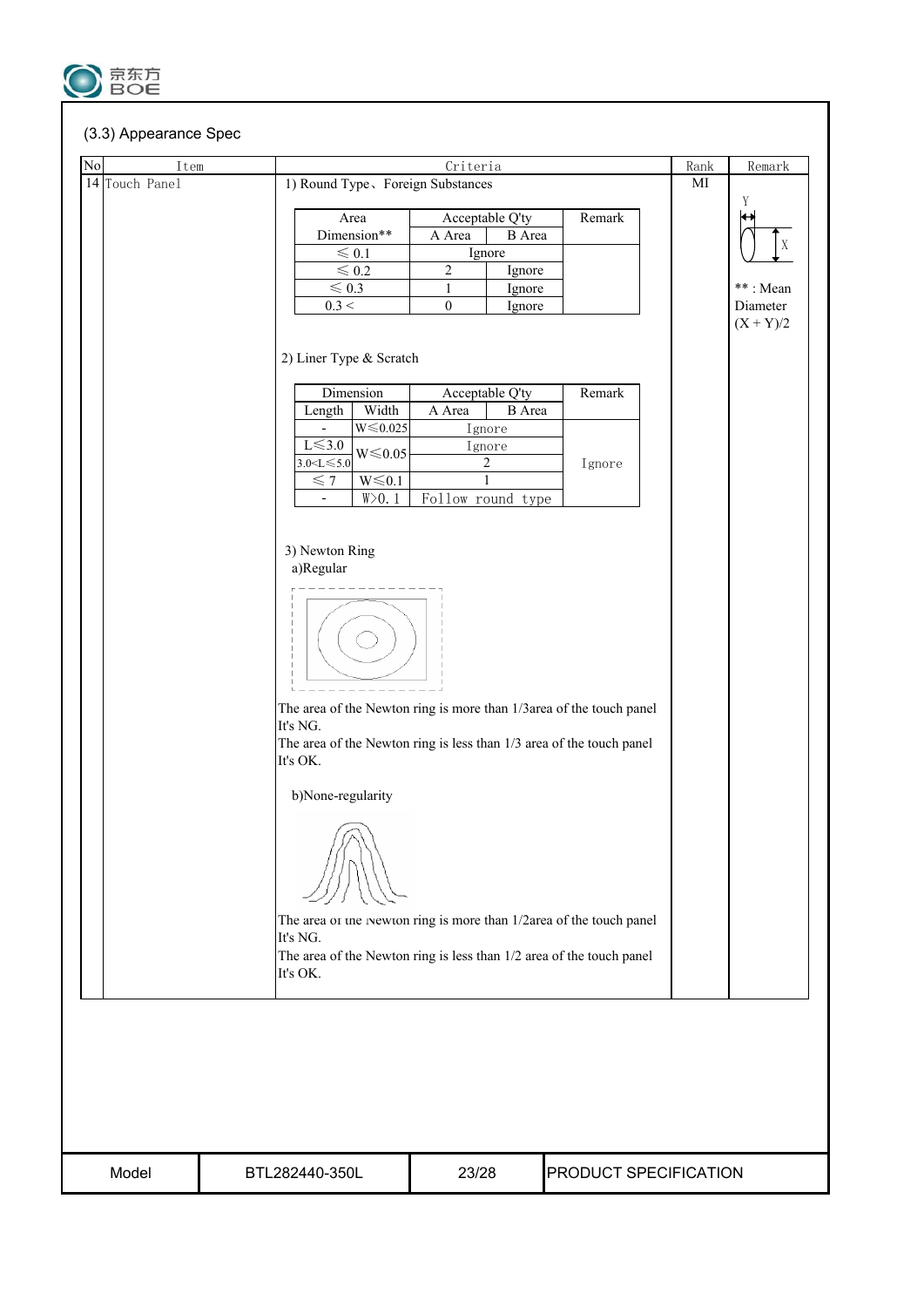

## (4.0) Reliability Condition

| Item            | ;ontent |
|-----------------|---------|
| emperature      | hrs     |
| १००m            | .000 '  |
| <b>Deration</b> | וכי.    |

## (4.1) Reliability Test - Module Middle Reliability

| No.            | Item                             | Condition                                                     | Test                                                                                                                                                                                                                                                                                                                                                                                                                                                                                                    | Sample         | Creteria         | <b>Note</b> |  |
|----------------|----------------------------------|---------------------------------------------------------------|---------------------------------------------------------------------------------------------------------------------------------------------------------------------------------------------------------------------------------------------------------------------------------------------------------------------------------------------------------------------------------------------------------------------------------------------------------------------------------------------------------|----------------|------------------|-------------|--|
|                |                                  |                                                               | Time                                                                                                                                                                                                                                                                                                                                                                                                                                                                                                    | <b>Numbers</b> | (Acc/Rej)        |             |  |
| 1              | High Temp<br>Operation           | $70 \pm 2^{\circ}$ C                                          | <b>120 hrs</b>                                                                                                                                                                                                                                                                                                                                                                                                                                                                                          | 3              | 0/1              |             |  |
| $\overline{2}$ | <b>High Temp</b><br>Storage      | $80 \pm 2^{\circ}$ C                                          | <b>120 hrs</b>                                                                                                                                                                                                                                                                                                                                                                                                                                                                                          | 3              | 0/1              |             |  |
| 3              | Low Temp<br>Operation            | $-20 \pm 2^{\circ}$ C                                         | <b>120 hrs</b>                                                                                                                                                                                                                                                                                                                                                                                                                                                                                          | $\overline{3}$ | 0/1              |             |  |
| 4              | Low Temp<br>Storage              | $-30 \pm 2^{\circ}$ C                                         | <b>120 hrs</b>                                                                                                                                                                                                                                                                                                                                                                                                                                                                                          | 3              | $\overline{0/1}$ |             |  |
| 5              | <b>High Humidity</b><br>Storage  | $60^{\circ}$<br>90%rh                                         | 120 hrs                                                                                                                                                                                                                                                                                                                                                                                                                                                                                                 | $\overline{3}$ | 0/1              |             |  |
| 6              | Thermal<br>Shock                 | $-25^{\circ}$ (0.5h) $\leftrightarrow$<br>$70^{\circ}$ (0.5h) | 20cycle                                                                                                                                                                                                                                                                                                                                                                                                                                                                                                 | $\overline{3}$ | 0/1              |             |  |
| $\overline{7}$ | Vibration<br>Test                |                                                               | To be measured after subjecting to total fixed amplitude of 1.5mm<br>vibrating frequency 10 to 55Hz, one cycle 60 seconds to direction<br>of X, Y, Z for each 15 minutes, (Total 45 minutes) and after<br>removing vibration(Non-operation state)                                                                                                                                                                                                                                                       |                |                  |             |  |
| 8              | <b>Shock Test</b><br>(Drop Test) |                                                               | To be measured after dropping from 60cm high onto steel board<br>of 15mm thick and from 3 direction X, Y, Z each one time                                                                                                                                                                                                                                                                                                                                                                               |                |                  |             |  |
| 9              | <b>ESD</b>                       | a good part.                                                  | (Non-Operation State)<br>Condition: 150pf, 330 $\Omega$ , ±8KV, 5 times Air Discharge<br>(ESD which is made by above condition should be shot on LCD<br>glass panel, not other's area(such as on IC and so on)<br>- After testing, cosmetic and electrical defects should not happen.<br>- Total current consumption should be below double of initial value.<br>In case of malfunction defect caused by ESD damage, if it would<br>be recovered to normal state after resetting, it would be judged as |                |                  |             |  |

| Model | BTL282440-350L | 24/28 | <b>IPRODUCT SPECIFICATION</b> |
|-------|----------------|-------|-------------------------------|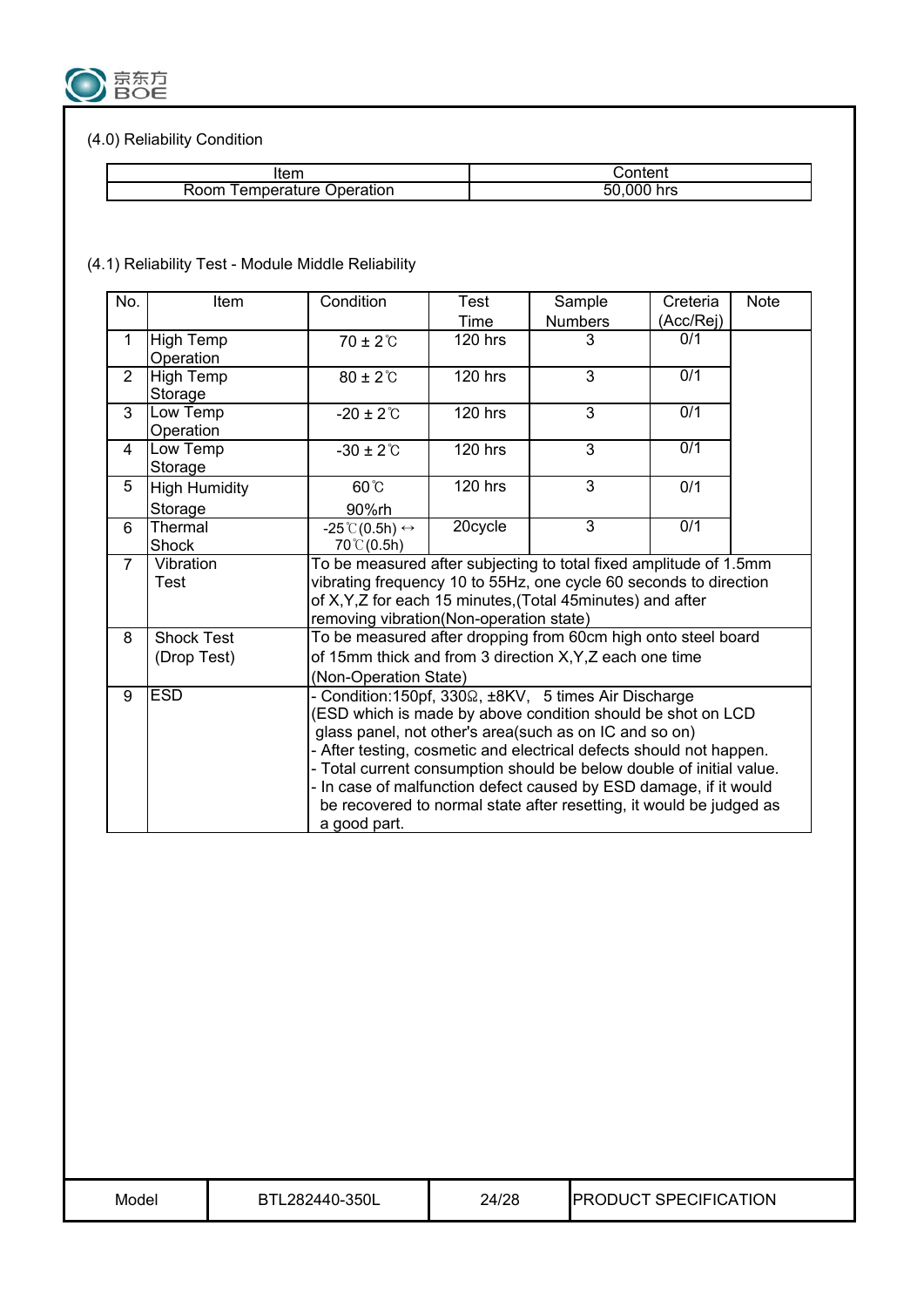

#### (4.2) Criteria

- a. No.  $1 \sim 8$  : No changes for indication and appearance.
- b. No.  $1 \sim 3$ ,  $5 \sim 8$  : Leave the all samples under room temperature 4 hours after reliability test ends.
- c. No. 4 : Leave the all samples under room temperature 12 hours after reliability test ends.

| Model | 350L<br>$282440 -$<br>RTI | 25/28 | <b>PRODUCT SPECIFICATION</b> |
|-------|---------------------------|-------|------------------------------|
|       |                           |       |                              |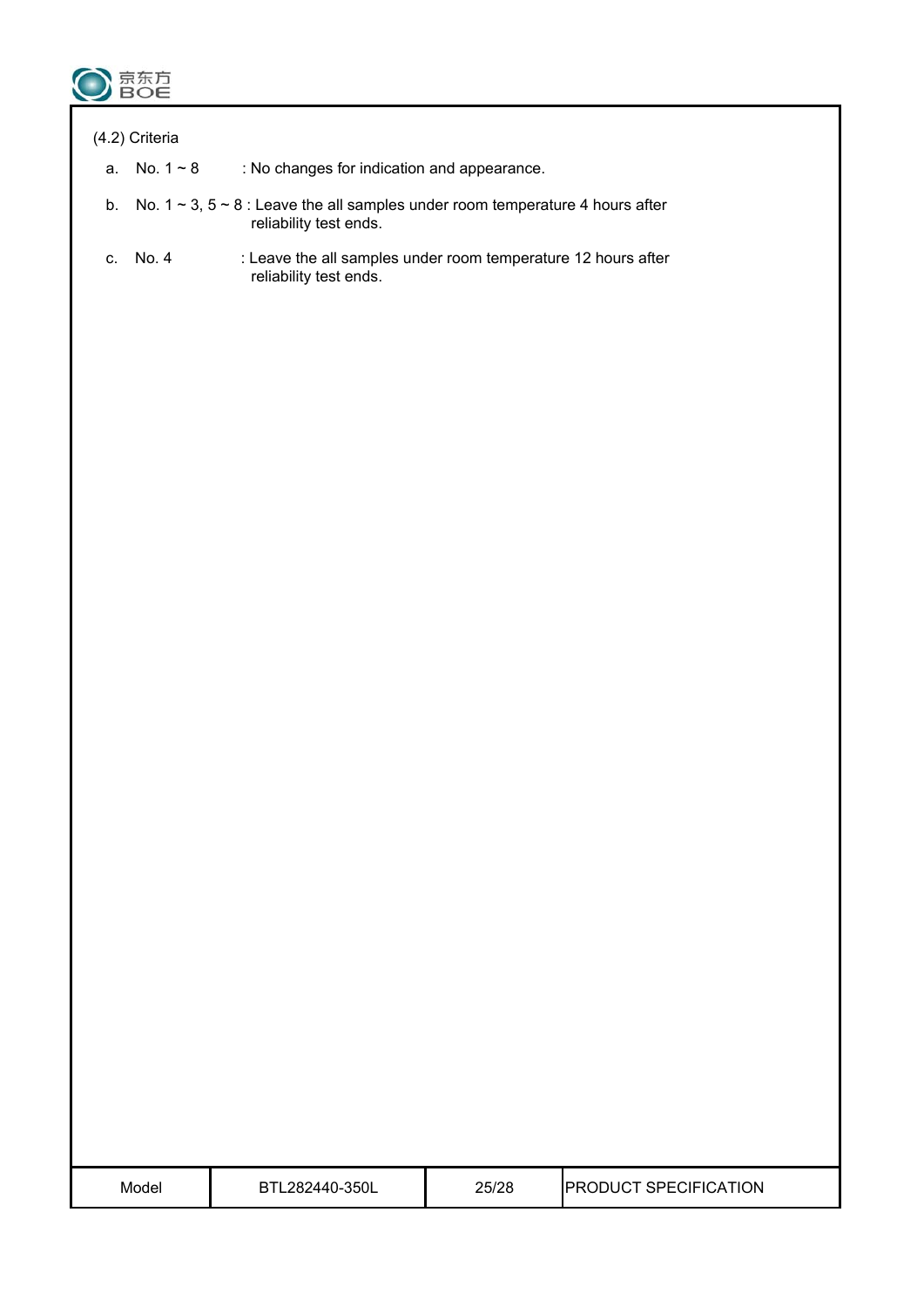

#### **16. BHL&BMDT Customer Quality Service Process**

 **In order to provide better service to Customer, BHL&BMDT shall apply the after-sales product quality service process as below:** 

- **1. According to the P/O from Customer, BHL&BMDT should deliver required product to the place appointed by Customer.**
- **2. Customer will do IQC for the incoming procuct.**
- **3. Inspection standard should be provided by BHL&BMDT, and it will be valid after confirmed by Customer.Inspection and Defects determination should be carried out according to the standard agreed by both Parties.**
- **4. In order to guarantee in-time communication of product quality information and effective service, QA staff on Customer side should send Weekly Quality Report to the appointed CS staff in BHL&BMDT.**
- **5. After BHL&BMDT get related information, both sides should arrange time and place to determin the defects found by Customer.**
- **6. BHL&BMDT should cooperate with Customer for special quality requirement.**
- **7. After confirmed by both side, BHL&BMDT should be responsible for the defect products which caused by its quality problem. BHL&BMDT should take back the confirmed defect product and return the good product to the place required by customer.**
- **8. BHL&BMDT agree to provide related training of LCD product technology and usage.**
- **9. Customer should use the LCD product according to the instruction. BHL&BMDT will not be responsible for the defect product caused by violation of Users' Instruction.**
- **10. Both parties should deal with the quality problem with friendly cooperative policy. And both parties should negotiate to deal with the defect products of which the responsibility is not very clear.**

| Model | 282440-350L | 26/28<br>______ | <b>?ODUCT SPECIFICATION</b><br>PR <sub>(</sub> |
|-------|-------------|-----------------|------------------------------------------------|
|-------|-------------|-----------------|------------------------------------------------|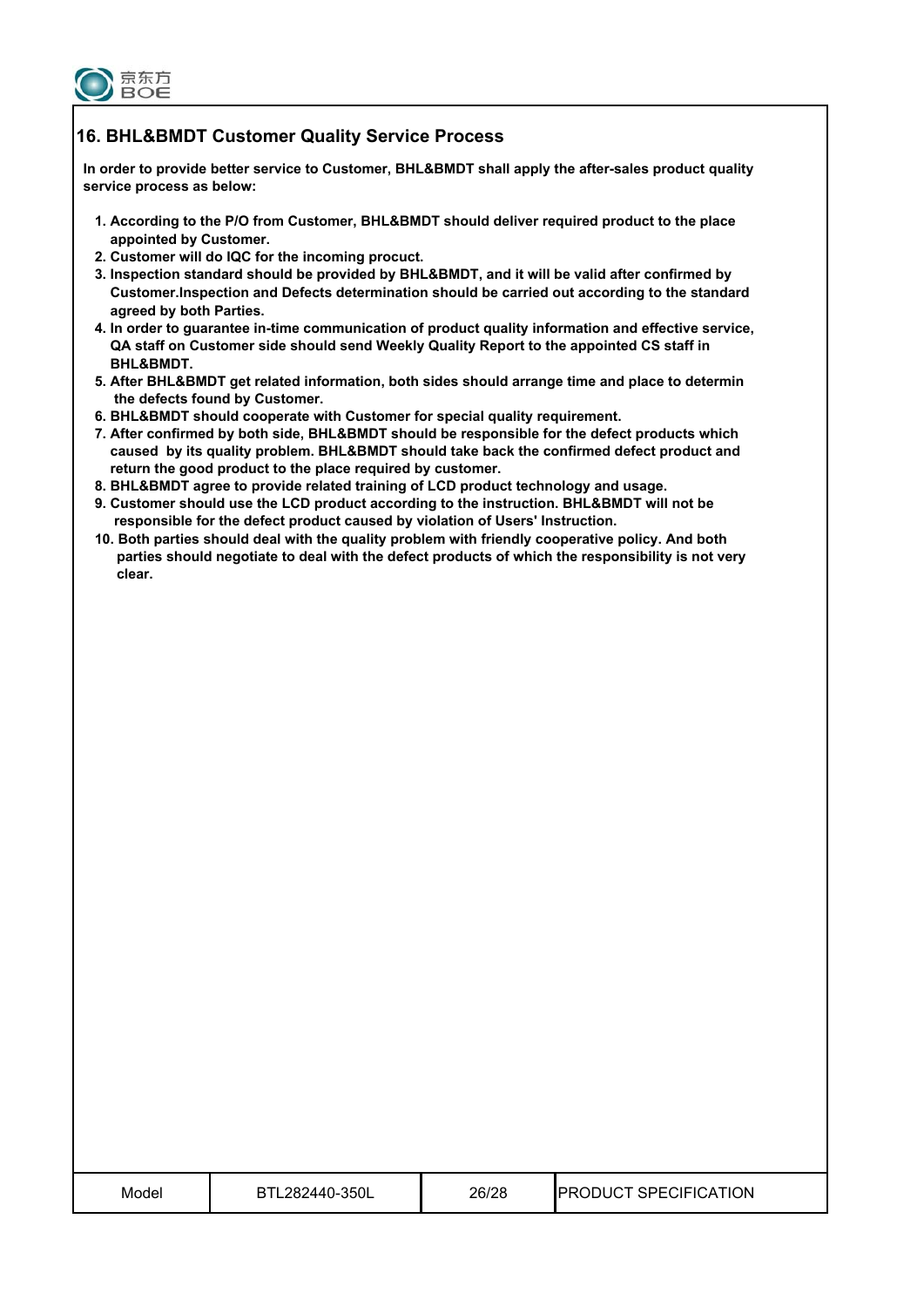

## **17. LCD Module Operation Instruction**

#### **BHL&BMDT**

#### **Part I. How to use the LCD Module**

- **1. Don't hit the LCD Panel in any way because the LCD is made of glass.**
- **2. Don't clean the surface of LCD with hard things. Please clean LCD with Air-gun or very soft cloth when necessary. The protective film on the POL can be removed just before assembly, otherwise, dust, spit or other foreign matter may attached on the LCD under the protective film. After the protective film is removed, only air-gun can be used to remove any dust or foreign matter. Fingure or cloth MUST NOT be used in such cases.**
- **3. No chemical liquid is allowed to clean the LCD, such as alcohol, acetone and IPA. All of these can damage the LCD. Water on the LCD must be cleaned as soon as possible, for it will cause POL color change or other defect.**
- **4. Please move and assemble LCD very carefully during assembly, and don't push or twist it.**
- **5. Don't damage the FPC of LCD module. It will cause permanent defect.**
- **6. Don't disassemble LCD module. It will cause permanent defect.**
- **7. Don't expose LCD module under sunshine, strong fluorescence or ultraviolet radiation.**
- **8. Please make sure that operators wear static-protective bands effectively and working tables are effectively earthing during operation.**
- **9. Please place LCD module on the tray provided by BHL&BMDT while moving it, in order to avoid mechanical damage. Hold the module's side frames to avoide damage during moving.**
- **10. Don't twist, disassemble, squeeze or hit the PCB. It will damage the circuit or component on PCB and cause functional defect.**
- **11. Please use the connector according to the instruction provided by BHL&BMDT.**
- **12. Please place dual module with the sub-panel upward. Trays should be placed in contrary direction. An empty tray should be placed on the top.**
- **13. Sealing operation on PCB must be very careful to avoid short or cut the original circuit on PCB. Otherwise, it will cause permenant damage to the LCD.**
- **14. Don't add direct DC or high voltage to LCD panel. It will cause functional damage to the LCD or shorten the life of LCD product.**
- **15. LCD may respond slowly or display abnormally in extrem temperature (lower than -20**ć **or higher than 50**ć**). But this doesn't mean LCD functional defect. LCD will display normally in regular temperature. Therefore, don't use LCD product in extrem temperature.**
- **16. Don't push the display area of LCD panel, it will cause abnormal display. This doesn't mean LCD functional defect, neither. LCD will display normally in regular temperature.**
- **17. Electrical test of LCD product is made by using mobile phone provided by Customer. We can use special test equipment to do the test, also.**
- **18. The black band on IC on LCD product is used to protect the IC from light. Please do NOT remove it.**
- **19. Please take great care to use connector. Customer should be responsible for connector defect caused by operation on Customer side.**

| Model | BTL282440-350L | 27/28 | <b>PRODUCT SPECIFICATION</b> |
|-------|----------------|-------|------------------------------|